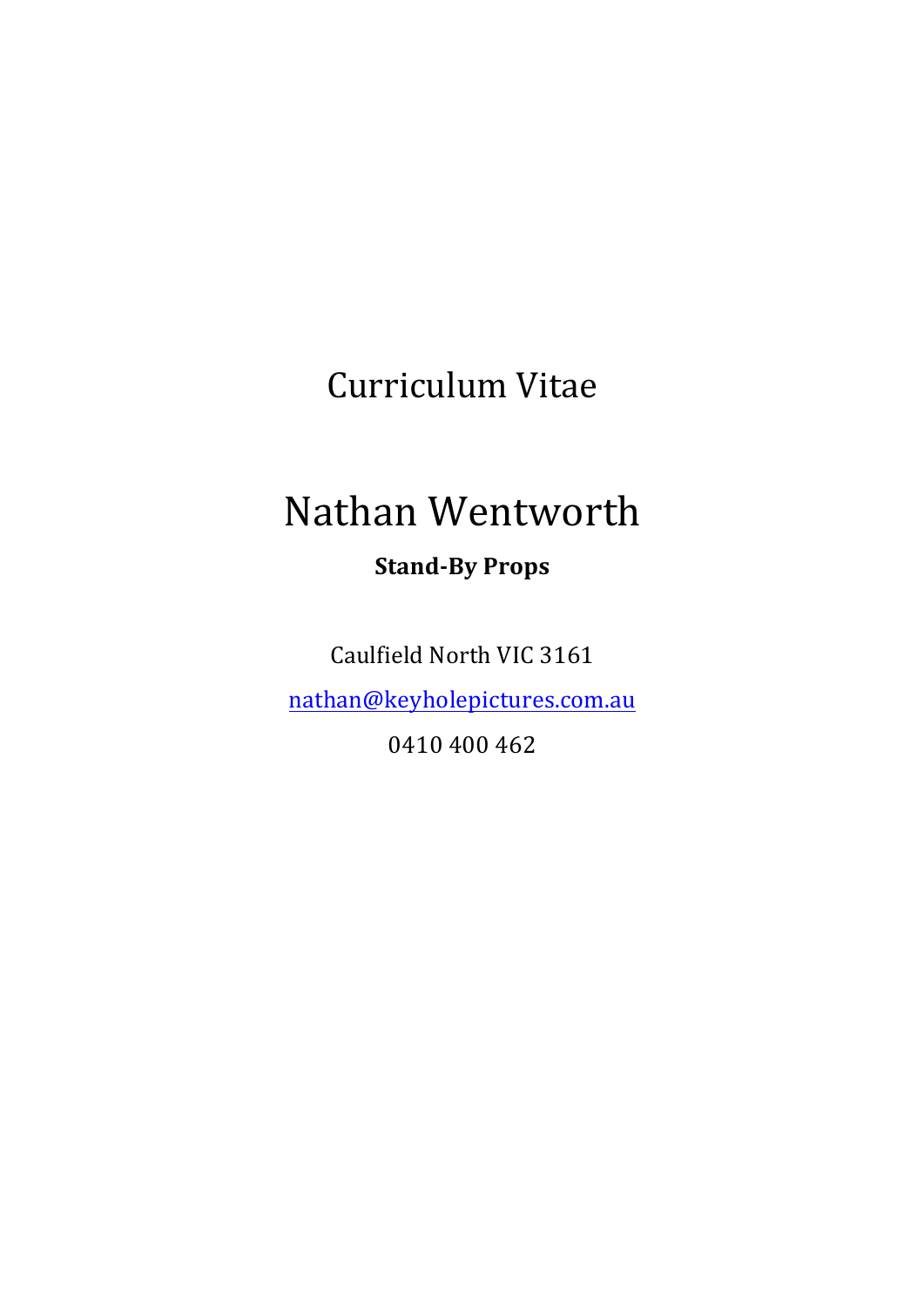## FILM/TELEVISION/TVC

| 2019 | FORD TVC GIVE IT TO YOU STRAIGHT     | <b>Guilty PTY LTD</b>         |
|------|--------------------------------------|-------------------------------|
|      | <b>Stand-By Props</b>                | Producer: Jason Byrne         |
|      |                                      | Director: Edwin McGill        |
|      |                                      | D.O.P: Greg Harrington        |
|      |                                      | Art Director: Peter Blackwood |
|      |                                      |                               |
| 2019 | <b>LADBROKES TVC SPRING CARNIVAL</b> | Sweetshop                     |
|      | <b>Stand-By Props</b>                | Producer: Llew Griffiths      |
|      |                                      | Director: Joel Harmsworth     |
|      |                                      | D.O.P: James Brown            |
|      |                                      | Art Director: Patrick Bennet  |
|      |                                      |                               |
| 2019 | <b>COLES TVC NEW GIRL</b>            | <b>Flinders Lane</b>          |
|      | <b>Stand-By Props</b>                | Producer: Vincent Zimbardi    |
|      |                                      | Director: Ted Horton          |
|      |                                      | D.O.P: Tony Luu               |
|      |                                      |                               |
| 2019 | <b>eBAY TVC POSTIES</b>              | <b>Guilty PTY LTD</b>         |
|      | <b>Stand-By Props</b>                | Producer: Jason Byrne         |
|      |                                      | Director: Tony Rogers         |
|      |                                      | D.O.P: Marin Johnson          |
|      |                                      |                               |
| 2019 | <b>AUSTRALIA POST TVC COIN HUNT</b>  | <b>Passion Pictures</b>       |
|      | <b>Stand-By Props</b>                | Producer: Alice Grant         |
|      |                                      | Director: Simon Robson        |
|      |                                      | D.O.P: Hugh Miller            |
|      |                                      | Art Director: Leah Popple     |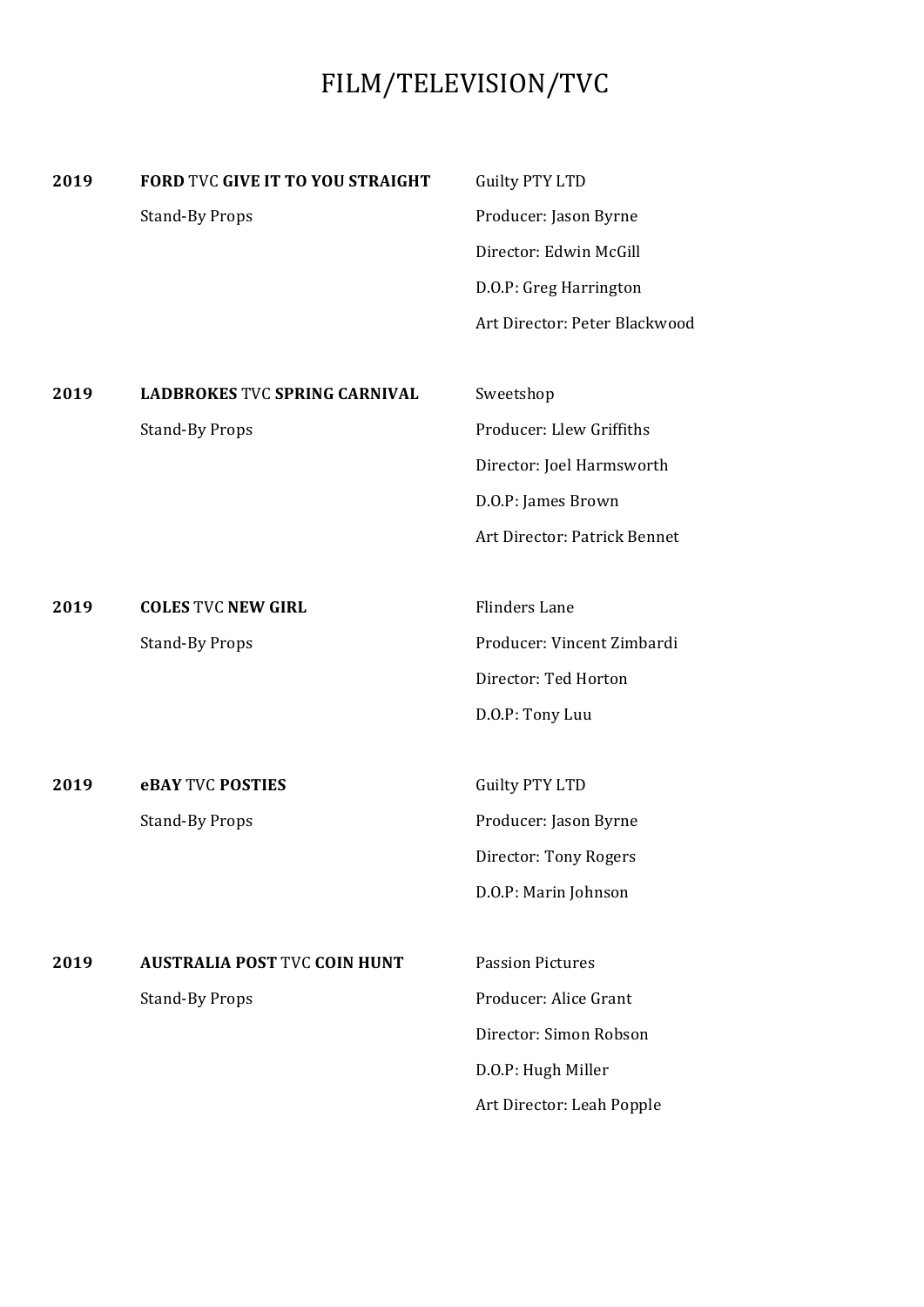| 2019 | THE LEGEND OF BURNOUT BARRY Pilot    | LateNite Films/ABC                             |
|------|--------------------------------------|------------------------------------------------|
|      | <b>Production Designer</b>           | Producers: Nicholas Colla/Tom Davies           |
|      | <b>Stand-By Props</b>                | <b>Chris Hocking</b>                           |
|      |                                      | Director: Isaac Elliott                        |
|      |                                      | D.O.P: Liam Gilmore                            |
|      | <b>PREACHER Series</b>               | <b>Frontier Productions PTY LTD</b>            |
| 2019 |                                      |                                                |
|      | Additional Stand-By Props (2nd unit) | Producers: Seth Rogan/Sam Catlin/<br>Dean Hood |
|      |                                      |                                                |
|      |                                      | Director: John Koyama                          |
|      |                                      | Production Designer: David Ingram              |
|      |                                      | Sup Art Dirtector: Maxine Dennett              |
| 2019 | <b>REALESTATE.COM TVC GAMEDAY</b>    | Milk Money                                     |
|      | <b>Stand-By Props</b>                | Producer: Emma Whitehouse                      |
|      |                                      | Director: Ethan Maclane                        |
|      |                                      | D.O.P: Sherwin Akbarzadeh                      |
|      |                                      | Art Director: Pilar Tronzik                    |
| 2019 | <b>TOYOTA TVC JUMP</b>               | Collider                                       |
|      | <b>Stand-By Props</b>                | Producer: Annie Schutt                         |
|      |                                      | Director: Damon Cameron                        |
|      |                                      |                                                |
|      |                                      | D.O.P: James Brown                             |
|      |                                      | Art Director: Lucinda Thomson                  |
| 2019 | NATURAL CONFECTIONARY TVC DINO       | The Pound                                      |
|      | <b>Stand-By Props</b>                | Producer: Darcy Maine                          |
|      |                                      | Director: Antony Alekna                        |
|      |                                      | D.O.P: Dan Farmer                              |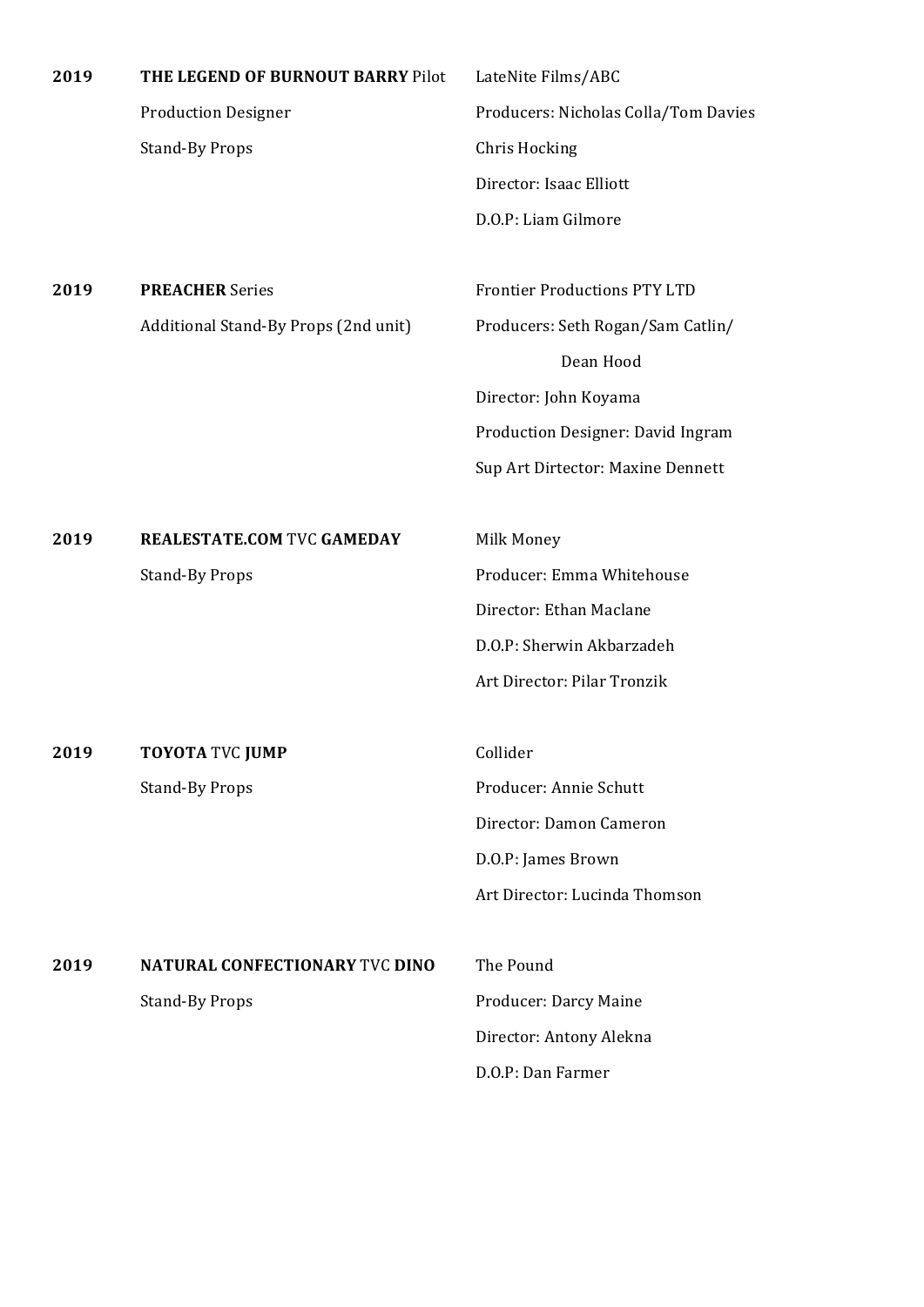| 2019 | <b>SPORTSBET TVC DARE/EPIC</b>     | Finch                         |
|------|------------------------------------|-------------------------------|
|      | <b>Stand-By Props</b>              | Producer: Kate Merrin         |
|      |                                    | Director: Harley Hamer        |
|      |                                    | D.O.P: Joel Betts             |
|      |                                    | Art Director: Lucinda Thomson |
|      |                                    |                               |
| 2019 | <b>COLES TVC EASTER</b>            | <b>Flinders Lane</b>          |
|      | <b>Stand-By Props</b>              | Producer: Vincent Zimbardi    |
|      |                                    | Director: Ted Horton          |
|      |                                    | D.O.P: Matt Toll              |
|      |                                    |                               |
| 2019 | <b>TELSTRA TVC DOWN THE FARM</b>   | Exit                          |
|      | <b>Stand-By Props</b>              | Producer: Alice Grant         |
|      |                                    | Director: Glendyn Ivin        |
|      |                                    | D.O.P: Sam Chiplin            |
|      |                                    | Art Director: Jo Ford         |
|      |                                    |                               |
| 2019 | LI NA Feature Film (AUSTRALIA)     | Li Na Productions             |
|      | <b>Stand-By Props</b>              | Producers: Jojo Hui           |
|      |                                    | Nelson Khoury                 |
|      |                                    | Director: Peter Ho Sun Chan   |
|      |                                    | Art Director: Seth Aitken     |
|      |                                    |                               |
| 2018 | <b>AUDI TVC CAN'T LIVE WITHOUT</b> | <b>Happening Films</b>        |
|      | <b>Stand-By Props</b>              | Producers: Jannine Barnes     |
|      |                                    | D.O.P: Warwick Field          |
|      |                                    | Director: Dean Codrington     |
|      |                                    | Art Director: Penny Southgate |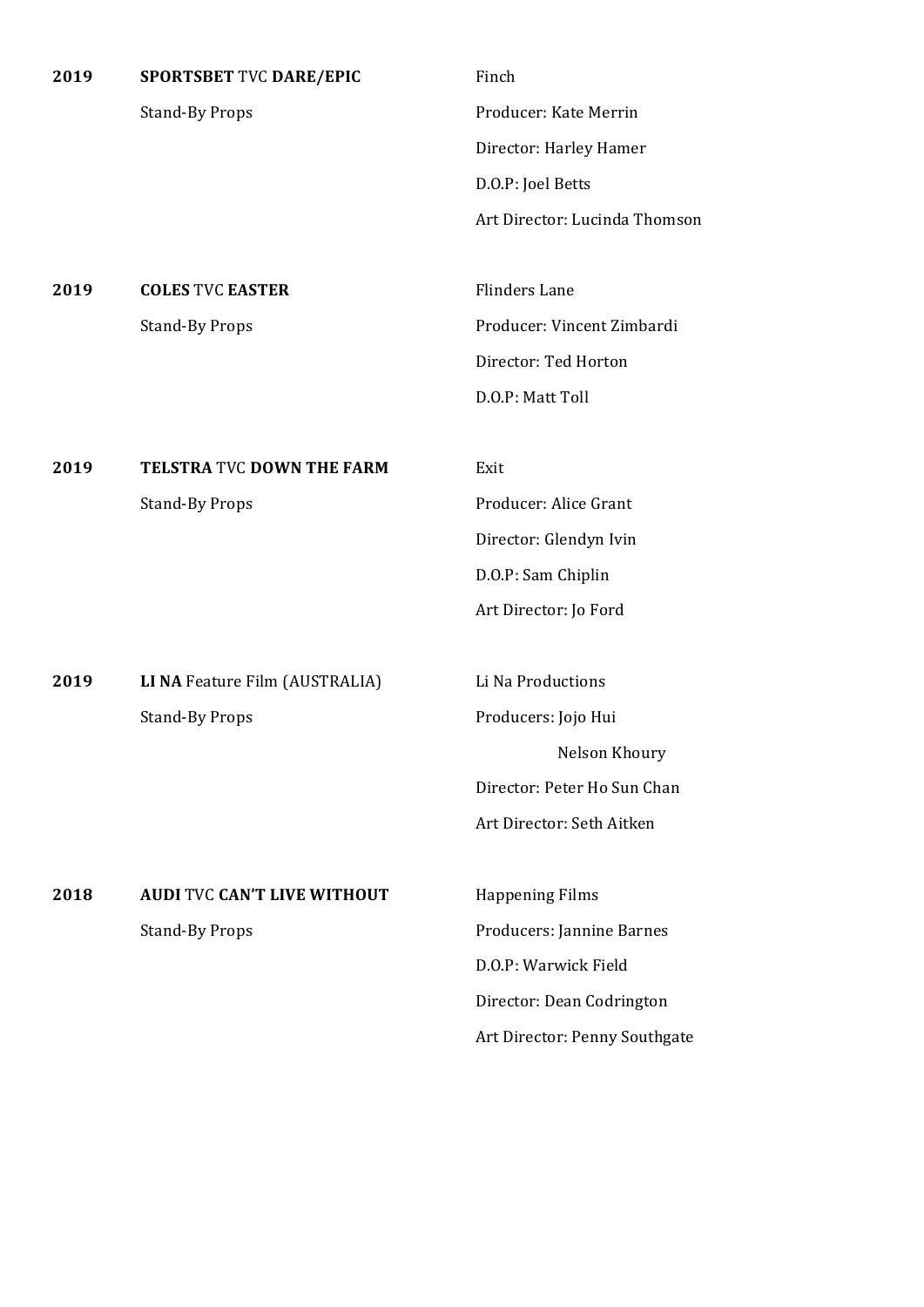| 2018 | THE WHISTLEBLOWER Feature Film       | <b>Whistleblower Productions PTY LTD</b>    |
|------|--------------------------------------|---------------------------------------------|
|      | Stand-By Props (Action UNIT)         | Producers: Bill Kong                        |
|      |                                      | <b>Greg Basser</b>                          |
|      |                                      | Director: Chris Anderson                    |
|      |                                      | Production Designer: Jeff Thorp             |
|      |                                      | Art Director: Maxine Dennett/Patrick Bennet |
|      |                                      | <b>Adrian Dalton</b>                        |
| 2018 | <b>HOW TO STAY MARRIED Series</b>    | Princess Pictures                           |
|      | <b>Stand-By Props</b>                | Producers: Pete Helliar                     |
|      |                                      | Jess Leslie                                 |
|      |                                      | Production Designer: Penny Southgate        |
|      |                                      | Art Director: John McKenna                  |
| 2018 | THE BLAKE MYSTERIES Telemovie        | <b>FBTV Productions</b>                     |
|      | <b>Stand-By Props</b>                | Producer: George Adams                      |
|      |                                      | Production Designer: Ben Morieson           |
|      |                                      | Art Director: Rob Molnar                    |
| 2018 | <b>JUDY &amp; PUNCH Feature Film</b> | <b>Blue Tongue Films</b>                    |
|      | <b>Stand-By Props</b>                | Producers: Nash Edgerton                    |
|      |                                      | Michele Bennett                             |
|      |                                      | D.O.P: Stefan Duscio                        |
|      |                                      | Production Designer: Jo Ford                |
| 2018 | <b>TRUE STORY 2 Series</b>           | <b>ST Productions</b>                       |
|      | <b>Stand-By Props</b>                | Producers: Tim Bartley                      |
|      |                                      | Andy Walker                                 |
|      |                                      | Andy Lee                                    |
|      |                                      | Hamish Blake                                |
|      |                                      | Ryan Shelton                                |
|      |                                      | Production Designer: Ben Morieson           |
|      |                                      |                                             |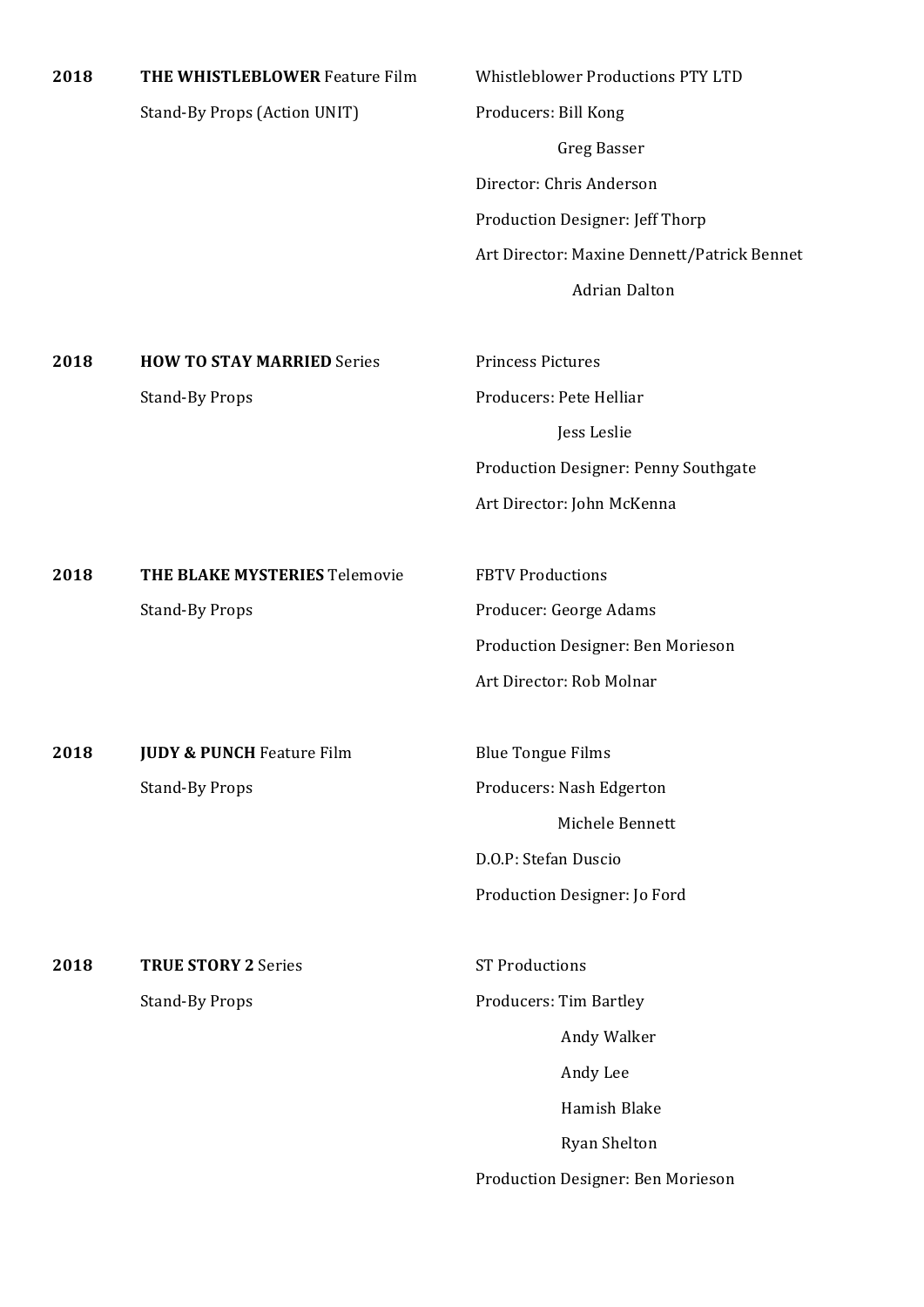| 2017 | <b>CHEONG KWAN JANG TVC KOREAN</b>     | Safari Films                         |
|------|----------------------------------------|--------------------------------------|
|      | <b>Stand-By Props</b>                  | Producer: Kim Jiho                   |
|      |                                        | Director: Jun Jung Wooc              |
|      |                                        | $D.O.P:$ Jin Jin                     |
|      |                                        | Art Director: Clarke Aaron           |
|      |                                        |                                      |
| 2017 | <b>FRANKLIN COVEY TVC LEADER</b>       | LateNite Films                       |
|      | Art Director                           | <b>Producer: Tom Davies</b>          |
|      | <b>Stand-By Props</b>                  | Director: John Foss                  |
|      |                                        | D.O.P: Ty Arnold                     |
|      |                                        |                                      |
| 2017 | TAC TVC THINK OF US                    | The Sweet Shop                       |
|      | <b>Stand-By Props</b>                  | Producer: Fiona McGregor             |
|      |                                        | Director: Dylan Pharazyn             |
|      |                                        | D.O.P: Shelley Farthing-Dawe         |
|      |                                        | Art Director: Jo Ford                |
|      |                                        |                                      |
| 2017 | PEKING DUK LET YOU DOWN FILM CLIP      | LateNite Films/Sony Music            |
|      | <b>Production Designer</b>             | <b>Producers: Tom Davies</b>         |
|      |                                        | Chris Hocking                        |
|      |                                        | Director: Nicholas Colla             |
|      |                                        | D.O.P: Aaron Farrugia                |
|      |                                        |                                      |
| 2017 | <b>UNDERTOW</b> Feature Film (PICKUPS) | <b>Undertow PTY LTD</b>              |
|      | <b>Stand-By Props</b>                  | Producer: Lyn Norfor                 |
|      |                                        | Director: Miranda Nation             |
|      |                                        | D.O.P: Sky Davies                    |
|      |                                        | Production Designer: Penny Southgate |
|      |                                        |                                      |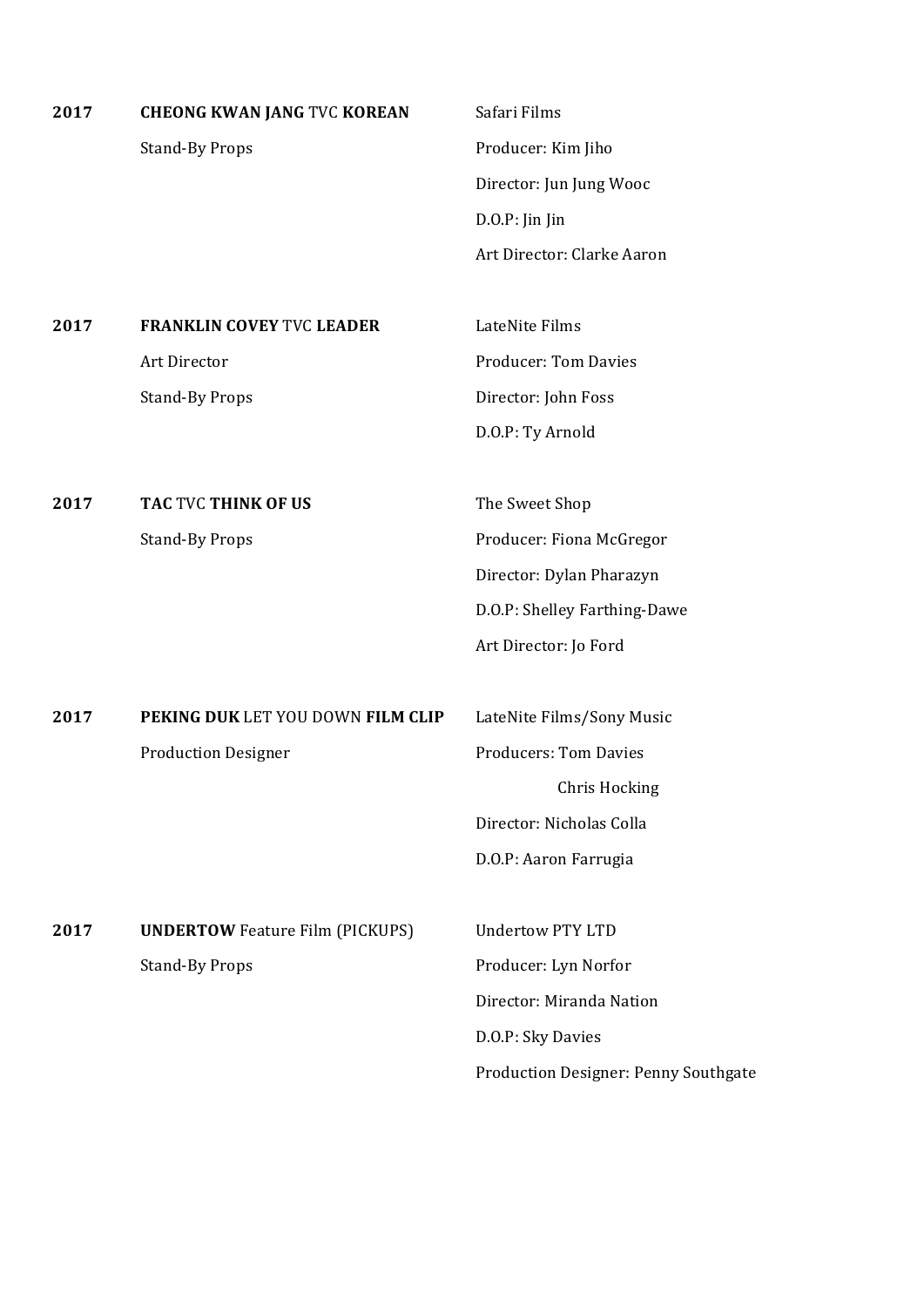| 2017 | <b>MELBOURNE POLYTECHNIC TVC</b>  | Guilty                                    |
|------|-----------------------------------|-------------------------------------------|
|      | Art Director                      | <b>Producer: Tom Davies</b>               |
|      | <b>Stand-By Props</b>             | Director: Chris Tovo                      |
|      |                                   | D.O.P: Marin Johnson                      |
|      |                                   |                                           |
| 2017 | TAC TVC DOCO                      | Positive Ape                              |
|      | Art Director                      | Producer: Frances Derham                  |
|      | <b>Stand-By Props</b>             | Director: Eva Orner                       |
|      |                                   | D.O.P: Jaque Fisher                       |
|      |                                   |                                           |
| 2017 | <b>SISTERS</b> Series             | <b>Shine Productions</b>                  |
|      | <b>Stand-By Props</b>             | Producer: Imogen Banks                    |
|      |                                   | Production Designer: Elizabeth Mary Moore |
|      |                                   | Art Director: Max Haymes                  |
|      |                                   |                                           |
| 2017 | <b>REAL HOUSEWIVES MELB Promo</b> | Foxtel                                    |
|      | <b>Stand-By Props</b>             | Producer: Natasha Cali                    |
|      |                                   | Director: Lisa Frederickson               |
|      |                                   | D.O.P: Emilio Abbonizio                   |
|      |                                   |                                           |
| 2017 | <b>UBER EATS TVC PARTNERSHIP</b>  | The Producers                             |
|      | Art Director                      | Producer: Tanya Spencer                   |
|      | <b>Stand-By Props</b>             | Director: Mitch Kennedy                   |
|      |                                   | D.O.P: Ed Goldner                         |
|      |                                   |                                           |
| 2017 | <b>NEIGHBOURS</b> Promo           | Network 10                                |
|      | <b>Stand-By Props</b>             | Producer: Sam Allison                     |
|      |                                   | Director: Tamsin Claypole-Smith           |
|      |                                   | D.O.P: Tony Luu                           |

Art Director: Paige Anderson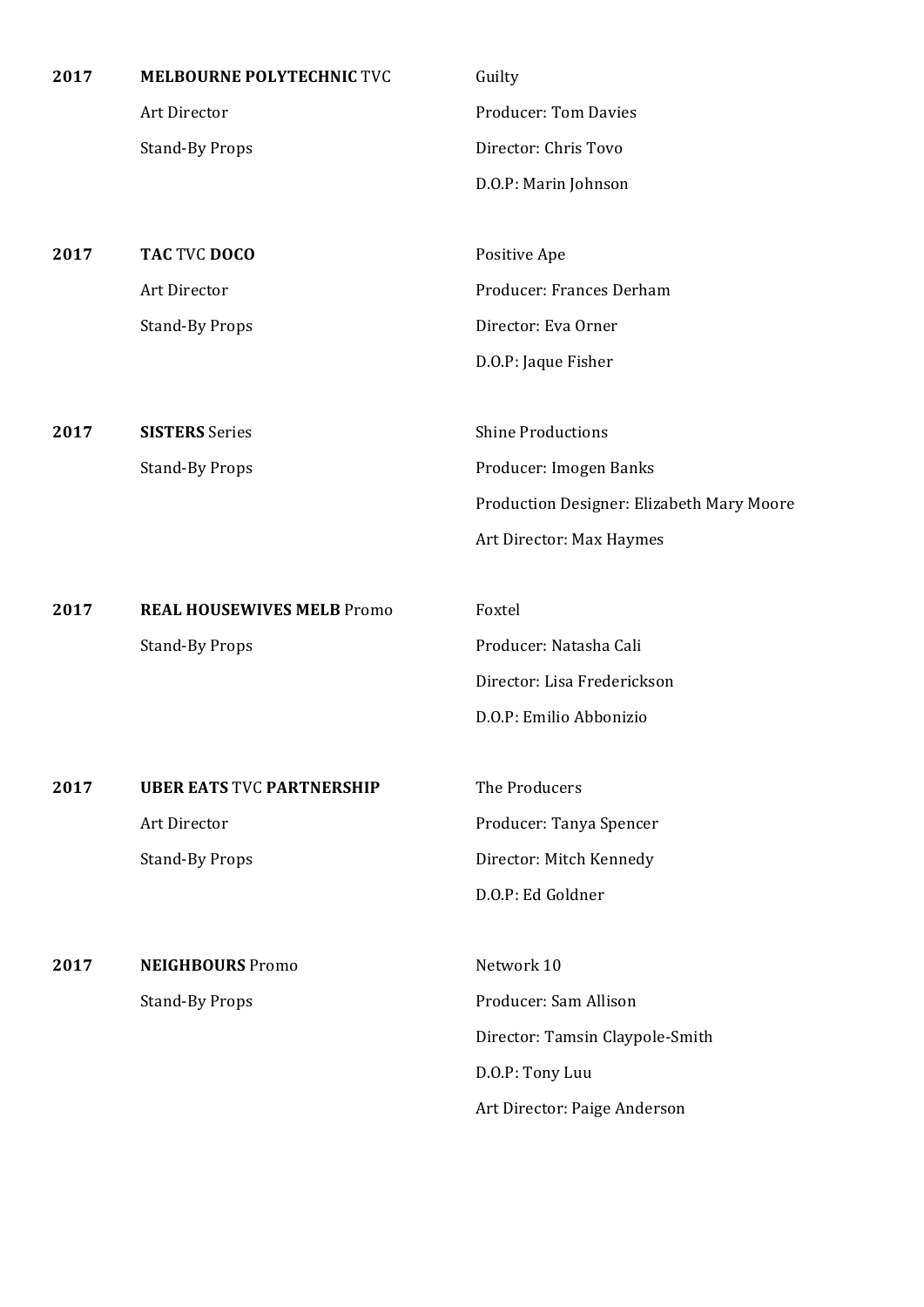| 2017 | PICNIC AT HANGING ROCK Promo     | Foxtel                            |
|------|----------------------------------|-----------------------------------|
|      | <b>Stand-By Props</b>            | Producer: Natasha Cali            |
|      |                                  | Director: Tarryn Smit             |
|      |                                  | D.O.P: Emilio Abbonizio           |
|      |                                  | Production Designer: Jo Ford      |
|      |                                  |                                   |
| 2017 | <b>LATROBE UNI TVC ALL KINDS</b> | Revolver                          |
|      | <b>Stand-By Props</b>            | Producer: Tobias Webster          |
|      |                                  | Director: Stephen Carroll         |
|      |                                  | D.O.P: Jeremy Rouse               |
|      |                                  | Art Director: Zoe Lofts           |
|      |                                  |                                   |
| 2017 | <b>TAC TVC GRAN</b>              | Finch                             |
|      | <b>Stand-By Props</b>            | Producer: Kate Merrin             |
|      |                                  | Director: Derin Seale             |
|      |                                  | D.O.P: Matt Toll                  |
|      |                                  | Art Director: Lucinda Thomson     |
|      |                                  |                                   |
| 2017 | <b>TRUE STORY Series</b>         | <b>ST Productions</b>             |
|      | <b>Stand-By Props</b>            | Producers: Tim Bartley            |
|      |                                  | Andy Walker                       |
|      |                                  | Andy Lee                          |
|      |                                  | Hamish Blake                      |
|      |                                  | <b>Ryan Shelton</b>               |
|      |                                  | Production Designer: Ben Morieson |
|      |                                  |                                   |
| 2017 | <b>WORKSAFE TVC NURSE</b>        | Finch                             |
|      | <b>Stand-By Props</b>            | Producer: Jackie Adler            |
|      |                                  | Director: Derin Seale             |
|      |                                  | D.O.P: Matt Toll                  |
|      |                                  | Art Director: Ben Bangay          |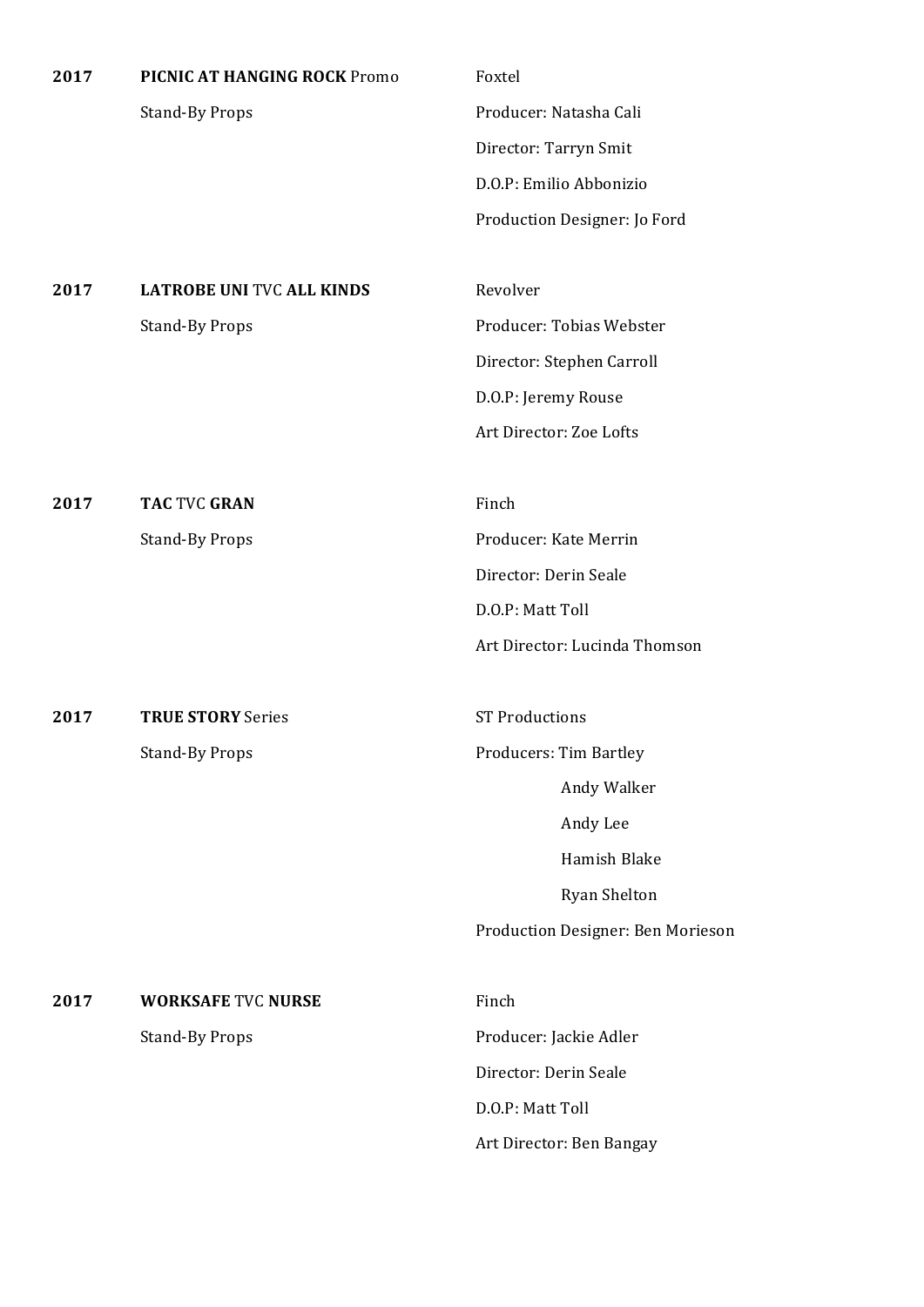| 2017 | <b>WATSON Pilot</b>                  | Savvy Cinema                              |
|------|--------------------------------------|-------------------------------------------|
|      | <b>Production Designer</b>           | <b>Producers: Tom Davies</b>              |
|      | <b>Stand-By Props</b>                | Tegan Higginbotham                        |
|      |                                      | D.O.P: Aaron Farrugia                     |
| 2016 | <b>THE WARRIORS Series</b>           | Arenamedia/ABC                            |
|      | <b>Stand-By Props</b>                | <b>Producers: Robert Connolly</b>         |
|      |                                      | John Harvey                               |
|      |                                      | Liz Kearney                               |
|      |                                      | Production Designer: Ben Morieson         |
|      |                                      | Art Director: Kim Reed                    |
| 2016 | <b>SISTERS Pilot</b>                 | Endemol/Shine Australia                   |
|      | <b>Stand-By Props</b>                | Producers: Imogen Banks                   |
|      |                                      | Ross Allsop                               |
|      |                                      | Production Designer: Elizabeth Mary Moore |
|      |                                      | Art Director: Tao Weis                    |
| 2016 | <b>K-MART TVC CHRISTMAS CAMPAIGN</b> | The Sweet Shop                            |
|      | <b>Stand-By Props</b>                | Producer: Alice Grant                     |
|      |                                      | Director: Alexander Brown                 |
|      |                                      | D.O.P: Lachlan Milne                      |
|      |                                      | Art Director: Lucinda Thomson             |
| 2016 | <b>AAMI TVC GRAN FLAT</b>            | Robbers Dog                               |
|      | <b>GNOMES</b>                        | Producer: Mark Foster                     |
|      | WOOP WOOP                            | Director: Adam Stevens                    |
|      | <b>DR SHEN</b>                       | D.O.P: Lachlan Milne                      |
|      | <b>QUEEN OF THE DESERT</b>           | Art Director: Lucinda Thomson             |
|      | <b>Stand-By Props</b>                |                                           |
|      |                                      |                                           |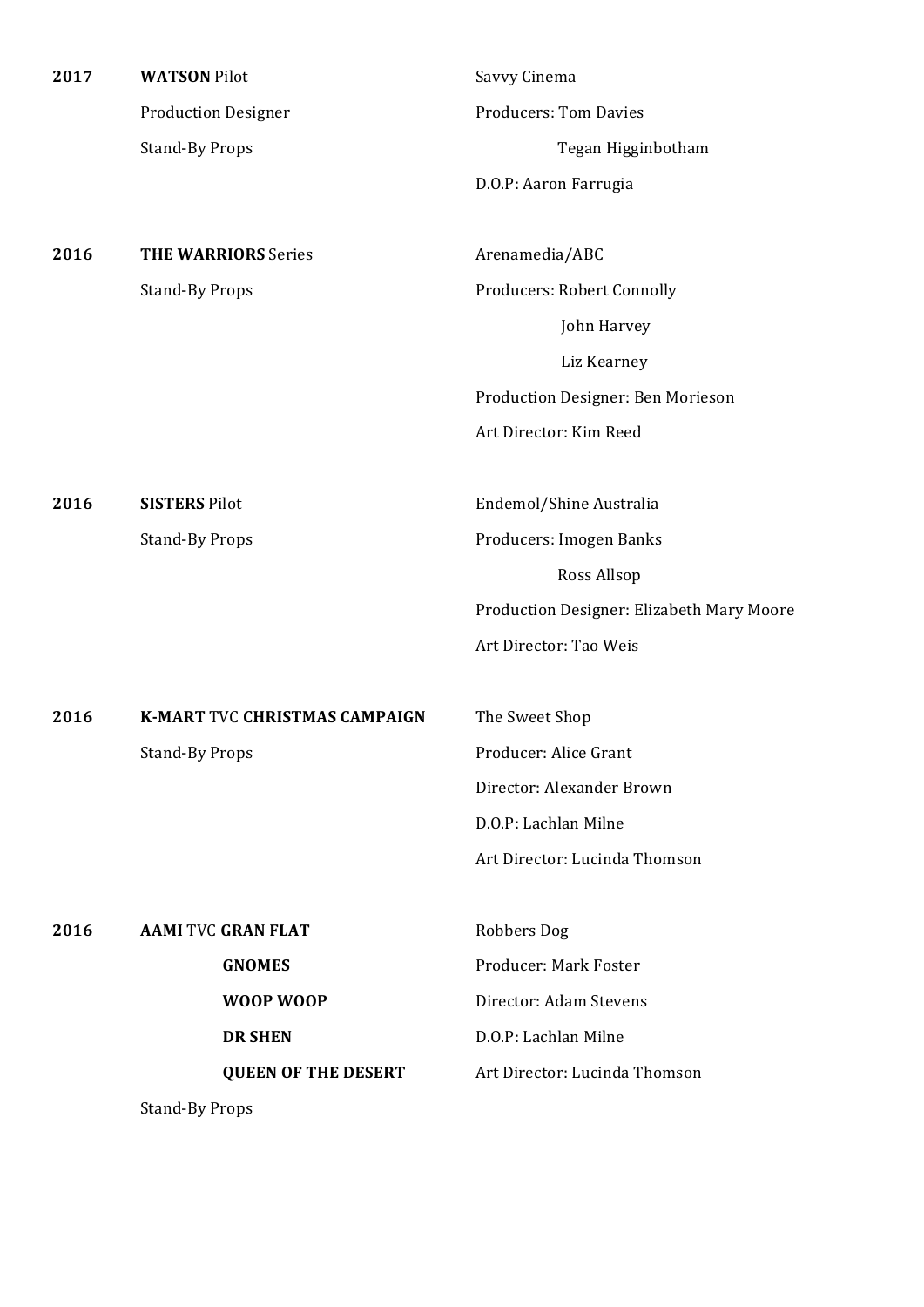| 2016 | <b>PLEASE LIKE ME Series 4</b>    | ABC/Pivot                            |
|------|-----------------------------------|--------------------------------------|
|      | <b>Stand-By Props</b>             | Producers: Josh Thomas               |
|      |                                   | <b>Todd Abbott</b>                   |
|      |                                   | Production Designer: Penny Southgate |
|      |                                   | Art Director: Maxine Dennett         |
| 2016 | <b>FANCY BOY Series</b>           | ABC/December Media                   |
|      | <b>Stand-By Props</b>             | Producers: Nicole Minchin            |
|      |                                   | Declan Fay                           |
|      |                                   | <b>Stuart Menzies</b>                |
|      |                                   | Director: Colin Cairnes              |
|      |                                   | Production Designer: Seth Aitken     |
| 2016 | <b>JETSTAR TVC</b>                | <b>Collider Films</b>                |
|      | <b>Stand-By Props</b>             | Producer: Lucy Pilkinton             |
|      |                                   | Director: Patrick Fileti             |
|      |                                   | D.O.P: James L. Brown                |
|      |                                   | Art Director: Penny Southgate        |
| 2016 | <b>HOLDEN TVC COMMODORE BLACK</b> | <b>Collider Films</b>                |
|      | <b>Stand-By Props</b>             | Producer: Peter Holani               |
|      |                                   | Director: Damon Cameron              |
|      |                                   | D.O.P: Tim Tregoning                 |
|      |                                   | Art Director: Lucinda Thomson        |
| 2016 | <b>LITTLE ACORNS Web Series</b>   | Pocket TV                            |
|      | <b>Stand-By Props</b>             | Producers: Eyvonne Carfora           |
|      |                                   | Jason Byrne                          |
|      |                                   | Tait Brady                           |
|      |                                   | D.O.P: Joanne Beckwith               |
|      |                                   | Directors: Trudy Hellier             |
|      |                                   | Maria Theodorakis                    |
|      |                                   |                                      |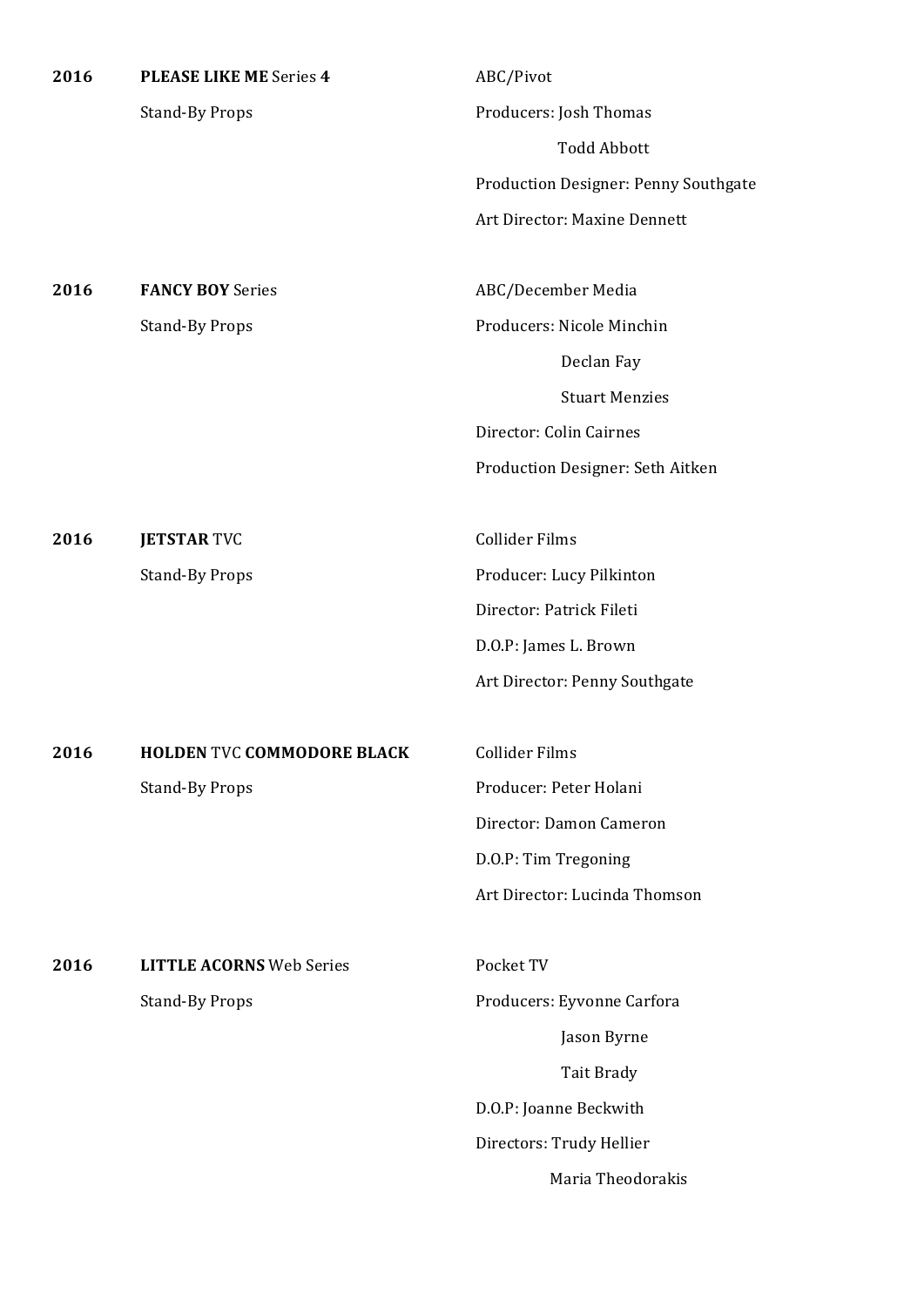| 2016 | <b>FRANKLIN COVEY</b> Corporate Video | LateNite Films              |
|------|---------------------------------------|-----------------------------|
|      | Art Director                          | <b>Producer: Tom Davies</b> |
|      |                                       | Director: John Foss         |
|      |                                       | D.O.P: Ty Arnold            |
|      |                                       |                             |

**2016 YILI YOGHURT** TVC **AMUSHI** Spinnaker Films Stand-By Props Producer: Tony Fry

Director: Michio Machida D.O.P: Susan Stitt Art Director: Joseph Kiely

**2016 TOYOTA** TVC **NEW LOOK RAV4** Infinity Squared

**2015 BARRACUDA** Series Matchbox Pictures/ABC

**2015 OPEN SLATHER** Series McWaters Productions/Foxtel

Stand-By Props Producer: Annie Schutt Director: Dan Reisinger D.O.P: Kieran Fowler Art Director: Brian Lang

Stand-By Props **Producers:** Tony Ayres Amanda Higgs Production Designer: Elizabeth Mary Moore Art Director: Tao Weis

Stand-By Props Producers: Rick McKenna Laura Waters Production Designer: Penny Southgate Art Director: Maxine Dennett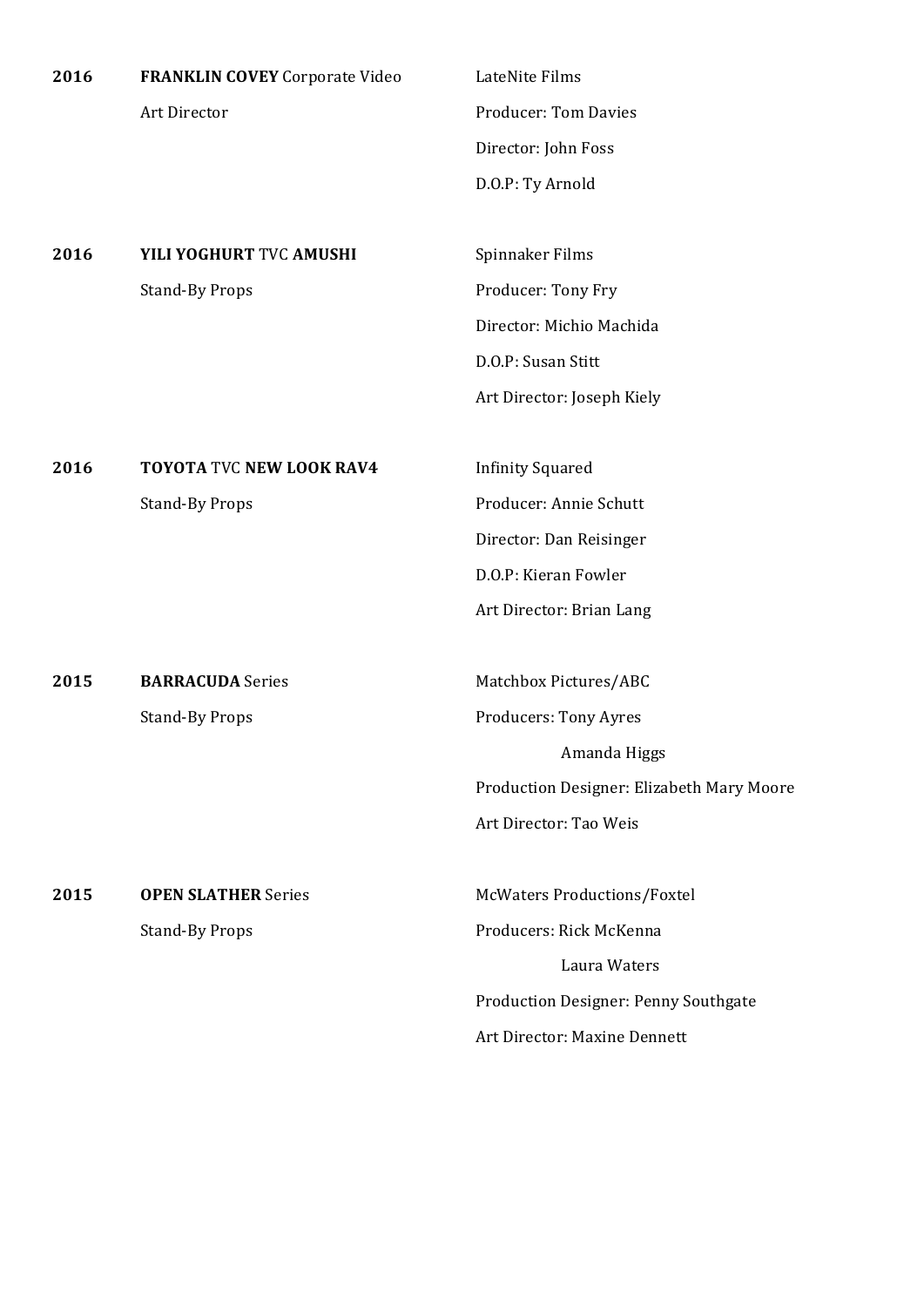| 2015 | <b>HONDA TVC FREE FOR ALL</b> |
|------|-------------------------------|
|      | Stand-By Props                |

**Airbag Productions** Director: Micca Delaney D.O.P: Ed Goldner Art Director: Peter Blackwood

2015 **BRITISH PAINTS TVC STAND PROUD** Guilty Content Stand-By Props **Props** Producer: Fiona MacGregor

Director: Barney Howells D.O.P: Ed Goldner Art Director: Joseph Kiely

**2014 DAVID JONES** TVC **THE BEAT** The Sweet Shop Stand-By Props **Props** Producer: Allison Lockwood Director: Campbell Hooper D.O.P: Stefan Duscio Art Director: Joseph Kiely

**2014 GLITCH** Series **Matchbox Productions** Additional Stand-By Props Line Producer: James Grandison Director: Emma Freeman

**2014 DOWNRIVER** Feature Film **Happening Films** 

Stand-By Props **Props** Producer: Janine Barnes Director: Grant Scicluna D.O.P: Laszlo Baranyai Production Designer: Penny Southgate

Production Designer: Paddy Reardon

**2014 •• FORD TVC HONEST TO A FAULT** Guilty Stand-By Props **Producer:** Jason Byrne

Director: Edwin McGill Art Director: Tel Stolfo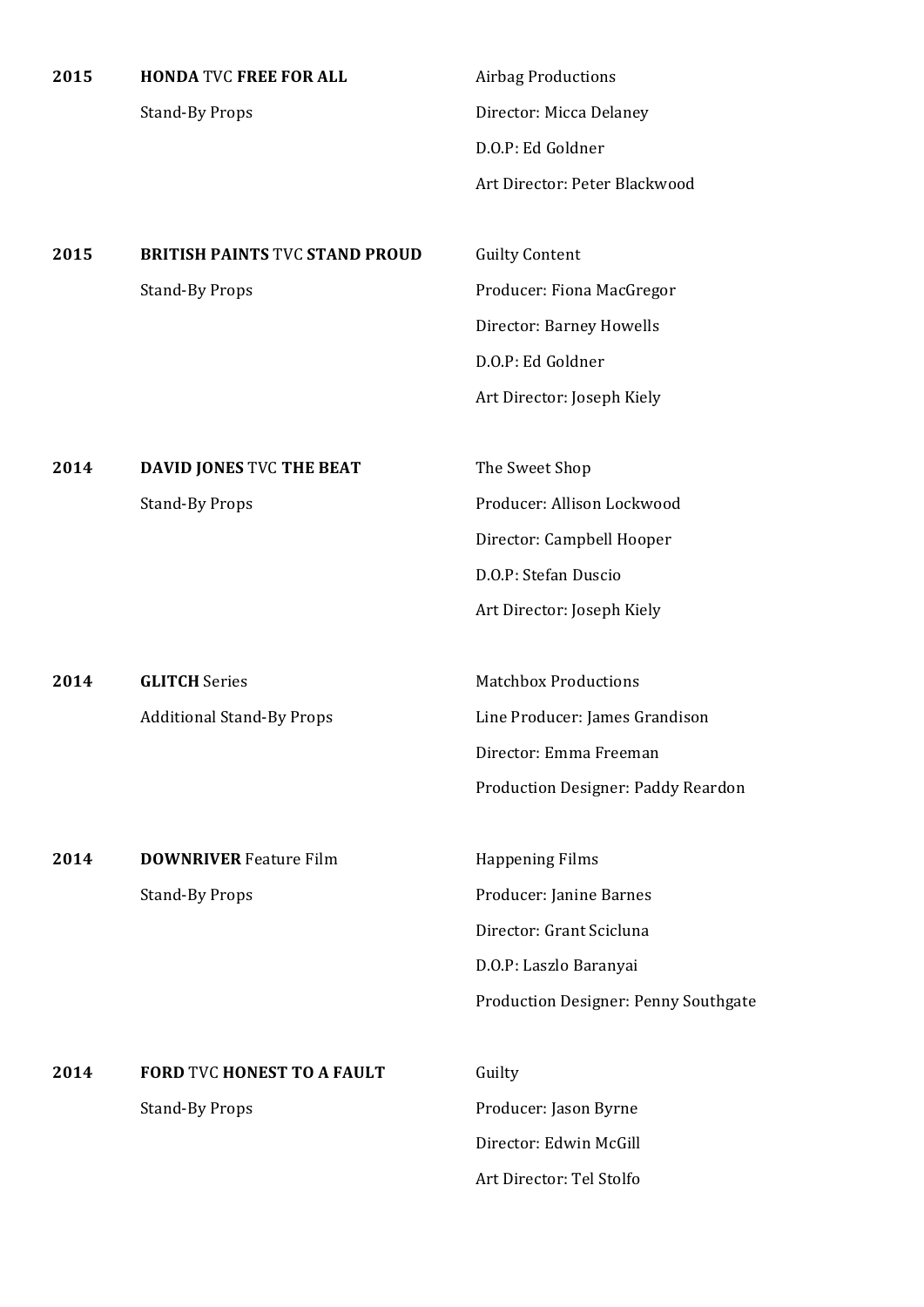| 2014 | <b>SWEATSHOP Pilot</b>                      | <b>Marks Brothers</b>            |
|------|---------------------------------------------|----------------------------------|
|      | <b>Production Designer</b>                  | Producer: Samuel Johnson         |
|      | <b>Stand-By Props</b>                       | <b>Alistair Marks</b>            |
|      |                                             | D.O.P: Aaron Farrugia            |
|      |                                             |                                  |
| 2014 | <b>THE BLOCK Promo TVC</b>                  | <b>Channel 9 Promos</b>          |
|      | <b>Stand-By Props</b>                       | Producer: Jules Cohen            |
|      |                                             | Director: Vei Aila-unsworth      |
|      |                                             | Art Director: Ben Morieson       |
|      |                                             |                                  |
| 2014 | <b>WRONG WAY RIGHT Short</b>                | 48 Hour Film Competition Winners |
|      | <b>Production Designer</b>                  | LateNite Films                   |
|      | <b>Stand-By Props</b>                       | Producer: Chris Hocking          |
|      |                                             | Director: Nicholas Colla         |
|      |                                             |                                  |
| 2014 | <b>TARGET TVC CHRISTMAS 2014</b>            | Guilty                           |
|      | Dresser                                     | Producer: Jason Byrne            |
|      |                                             | Director: Tony Rogers            |
|      |                                             | Art Director: Brian Lang         |
|      |                                             |                                  |
| 2014 | <b>BRITISH PAINTS TVC PAINT &amp; PRIME</b> | Exit                             |
|      | <b>Stand-By Props</b>                       | Producer: Jeremy Flynn           |
|      |                                             | Director: Brett Ludeman          |
|      |                                             | Art Director: Ben Morieson       |
|      |                                             |                                  |
| 2014 | <b>NAB TVC GOOD ADVICE</b>                  | Guilty                           |
|      | Buyer/Dresser                               | Producer: Jason Byrne            |
|      |                                             | Director: Tony Rogers            |
|      |                                             | Art Director: Brian Lang         |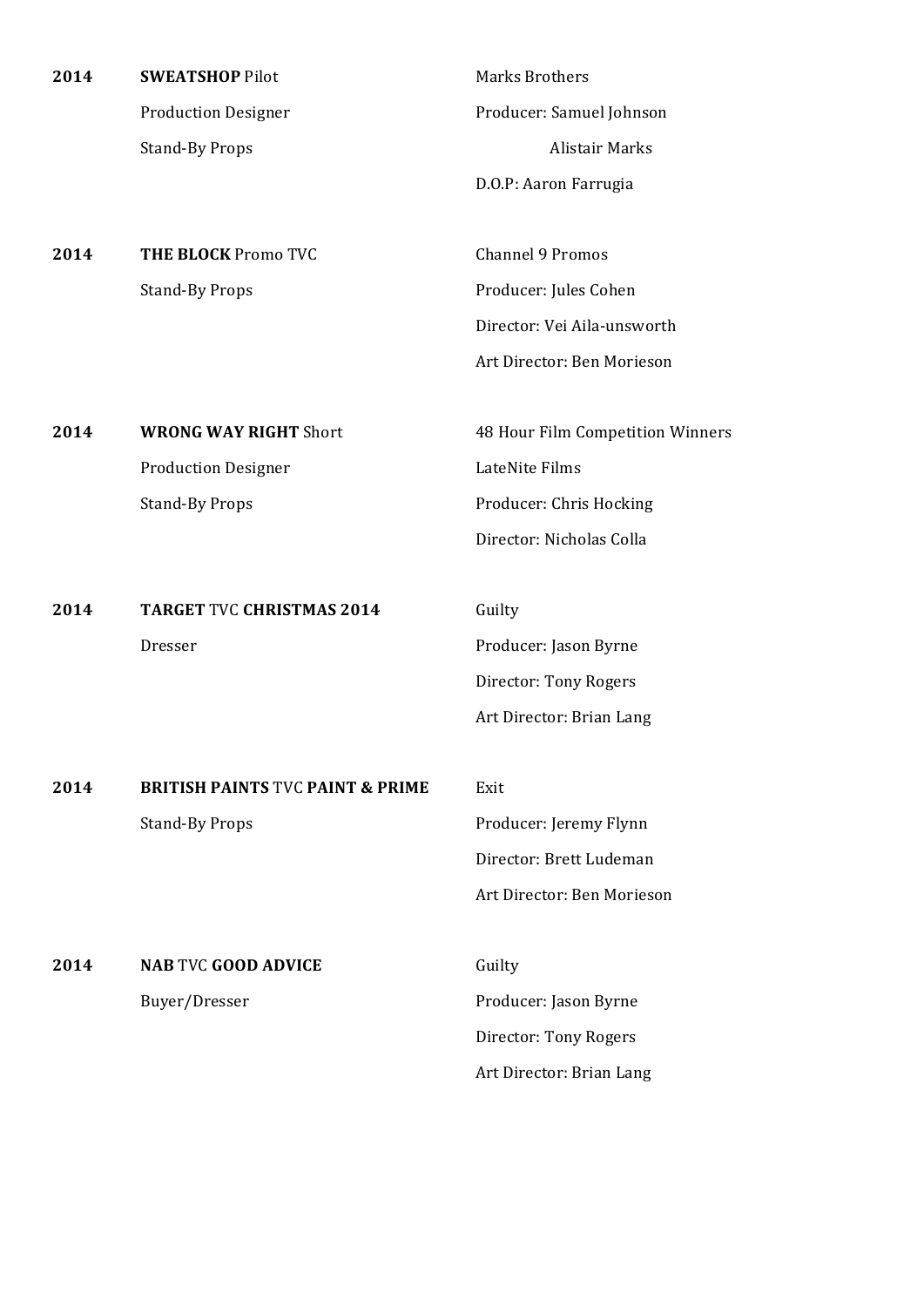| 2014 | <b>WEREWOLF Music Video</b> | Marks Brothers/Savvy Cinema          |
|------|-----------------------------|--------------------------------------|
|      | <b>Production Designer</b>  | Producers: Alistair Marks            |
|      | <b>Stand-By Props</b>       | <b>Tom Davies</b>                    |
|      |                             | D.O.P: Aaron Farrugia                |
| 2014 | <b>KOBOLD</b> Short         | LateNite Films                       |
|      | <b>Production Designer</b>  | Producers: Nicholas Colla            |
|      | <b>Stand-By Props</b>       | Lucy Hayes                           |
|      |                             | John Tummino                         |
|      |                             | Director: Nicholas Verso             |
|      |                             | D.O.P: Ed Goldner                    |
| 2014 | <b>ODDBALL Feature Film</b> | <b>WTFN</b>                          |
|      | <b>Stand-By Props</b>       | Producers: Richard Keddie            |
|      |                             | <b>Steve Kearny</b>                  |
|      |                             | Production Designers: Carrie Kennedy |
|      |                             | <b>Ben Morieson</b>                  |
| 2014 | <b>PALINDROMES</b> Short    | LateNite Films                       |
|      | <b>Production Designer</b>  | Producer: Chris Hocking              |
|      | <b>Stand-By Props</b>       | Director: Nicholas Colla             |
| 2014 | <b>MASTERCHEF VI Series</b> | Shine Australia                      |
|      | <b>Stand-By Props</b>       | Producers: Margaret Bashfield        |
|      |                             | David McDonald                       |
|      |                             | Director: Michael Venables           |
|      |                             | Art Director: Johnny Hawkins         |
| 2013 |                             | 48 Hour Film Competition Winners     |
|      | <b>FLASH Short</b>          |                                      |
|      | <b>Production Designer</b>  | LateNite Films                       |
|      |                             | Producer: Chris Hocking              |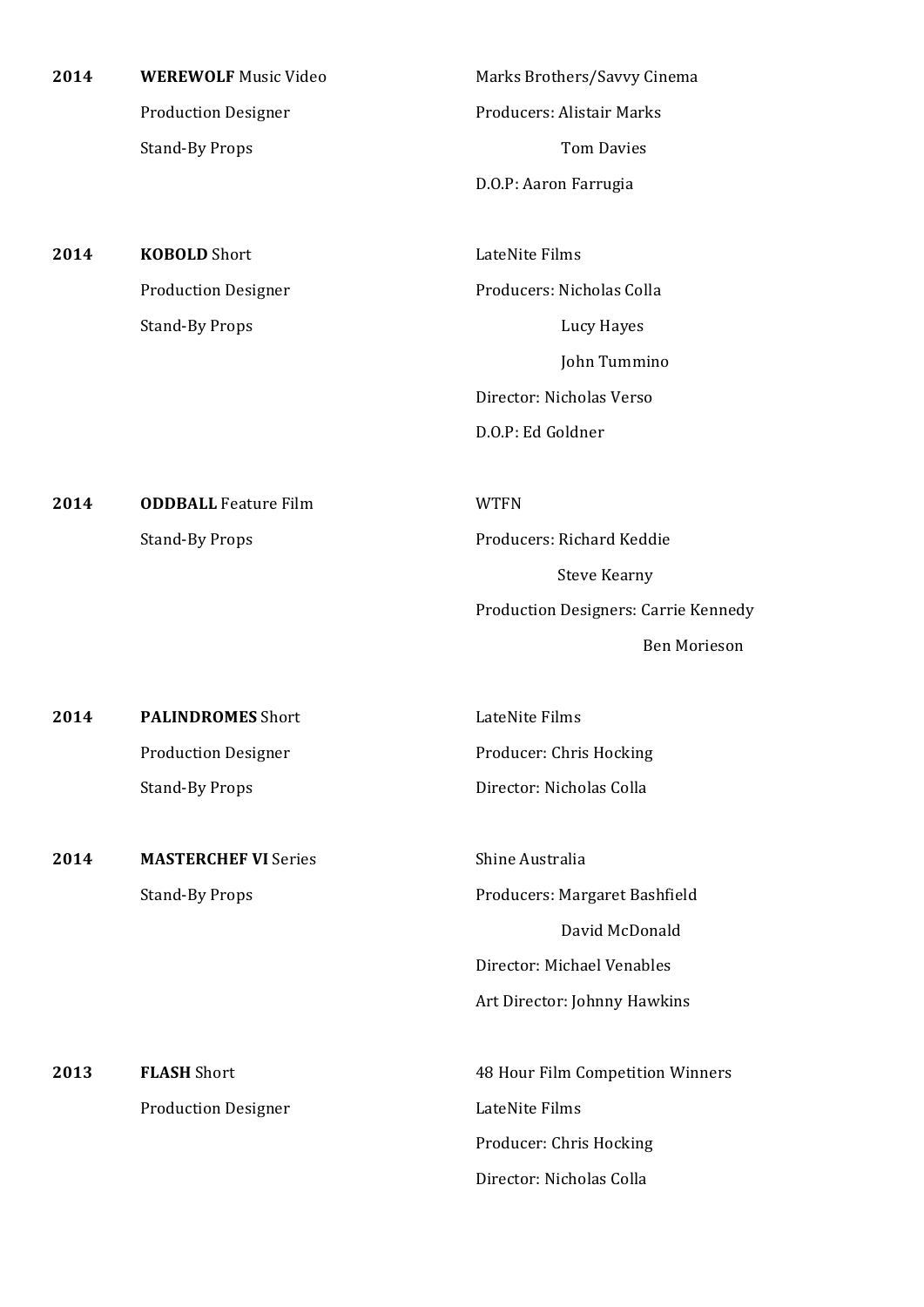| 2013 | <b>SIMONDS HOMES TVC NEW LIVING</b> |  |  |
|------|-------------------------------------|--|--|
|      |                                     |  |  |

**2013 Annix Films Productions** Stand-By Props **Props** Producer: Steve Jablonski Director: Craig Irvin Art Director: Sally Shepherd

**2013 ROCKETMAN** Short Film **LateNite Films** Production Designer **Producer/Director:** Nicholas Colla Stand-By Props Co-Producer: Chris Hocking

Daniel Daperis

**2013 THIS IS LITTLETON** Series High Wire Films Stand-By Props Producer: Nicole Minchin Production Designer: Alison Ross

**2013 BRITISH PAINTS TVC PAINT & PRIME** Guilty Buyer/Dresser **Producer:** Jason Byrne

Director: Tony Rogers Art Director: Brian Lang

**2013 WORST YEAR OF MY LIFE AGAIN** Series Worst Year Productions/ACTF Stand-By Props Producers: Bernadette O'Mahony

 Ross Allsop Production Designer: Tel Stolfo Art Director: Daryl Porter

**2013 TELSTRA TVC AFL TRAM** The Feds Stand-By Props Producer: Karen Watson Props Maker **Director:** Matt Palmer

Art Director: Victoria McKenzie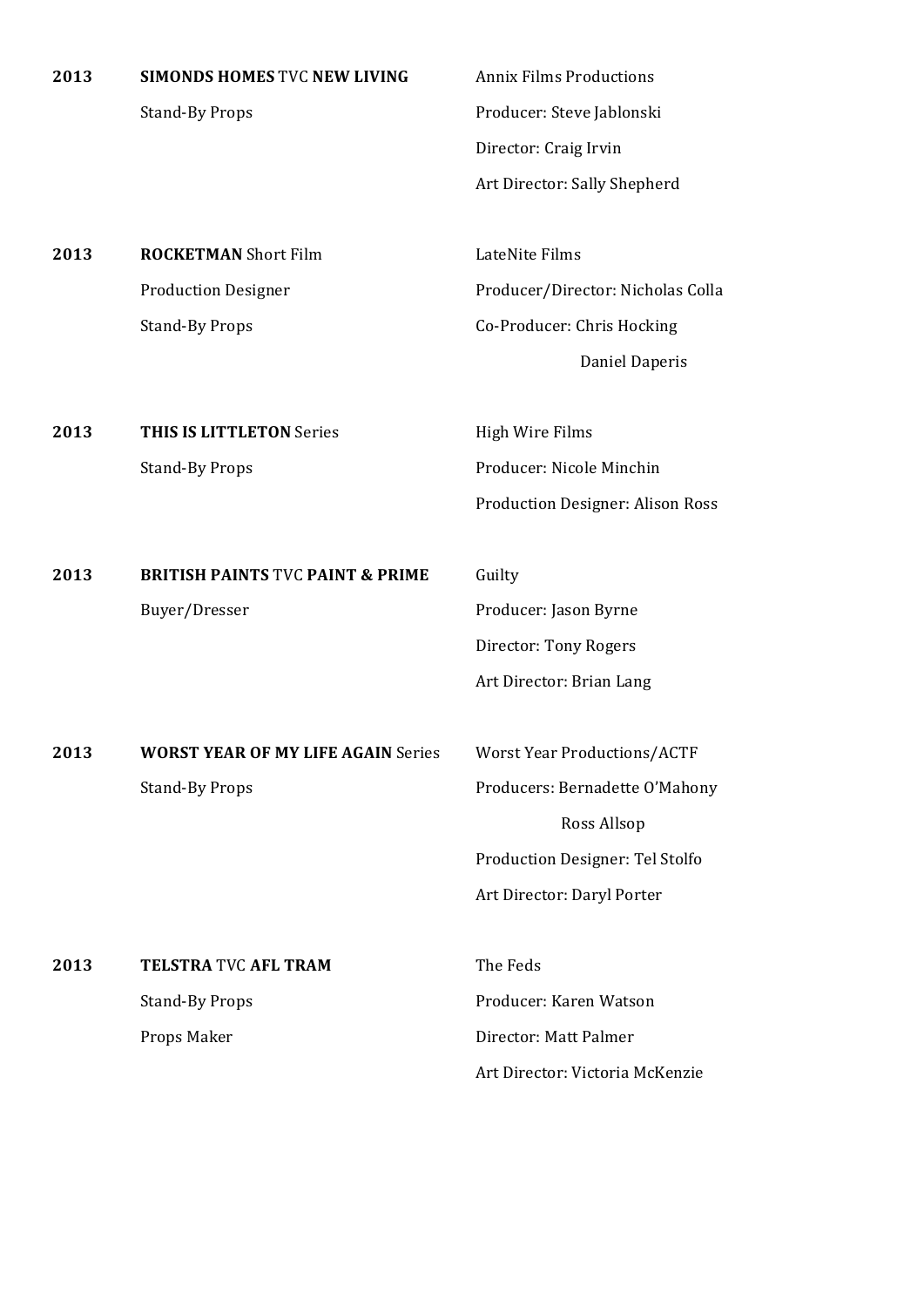| 2013 | <b>OFFSPRING PUBLICITY STILLS</b> | Network Ten                           |
|------|-----------------------------------|---------------------------------------|
|      | Buyer/Dresser                     | Publicist: James Toovey               |
|      |                                   | Photographer: John Tsiavis            |
|      |                                   |                                       |
| 2012 | <b>MITRE 10 TVC ONLINE</b>        | <b>Piglet Productions</b>             |
|      | <b>Stand-By Props</b>             | Producer: Antony Ashmore              |
|      |                                   | Director: Robby Douglas Turner        |
|      |                                   | Art Director: Peter Blackwood         |
|      |                                   |                                       |
| 2012 | <b>GALORE</b> Feature Film        | Galore Films Pty Ltd                  |
|      | <b>Stand-By Props</b>             | Producer: Pip Campey                  |
|      |                                   | Director: Rhys Graham                 |
|      |                                   | D.O.P: Stefan Duscio                  |
|      |                                   | Production Designer: Ben Morieson     |
|      |                                   | Art Director: Victoria McKenzie       |
|      |                                   |                                       |
| 2012 | <b>PROBLEMS</b> Series            | <b>Guesswork Television Pty Ltd</b>   |
|      | <b>Stand-By Props</b>             | Producer: Paul Horan                  |
|      |                                   | Line Producer: Lisa Wang              |
|      |                                   | Production Designer: Roslyn Dunford   |
|      |                                   |                                       |
| 2012 | <b>UPPER MIDDLE BOGAN Series</b>  | Happy Thumb Pty Ltd                   |
|      | <b>Additional Stand-By Props</b>  | Producers: Wayne Hope<br>Robyn Butler |
|      |                                   | Production Designer: Jo Briscoe       |
|      |                                   | Art Director: Tao Weis                |
|      |                                   |                                       |
| 2012 | <b>DELITE-O-MATIC TVC</b>         | Anifex                                |
|      | <b>Stand-By Props</b>             | Producer: Richard Chataway            |
|      |                                   | Art Director: Ollie Prenton           |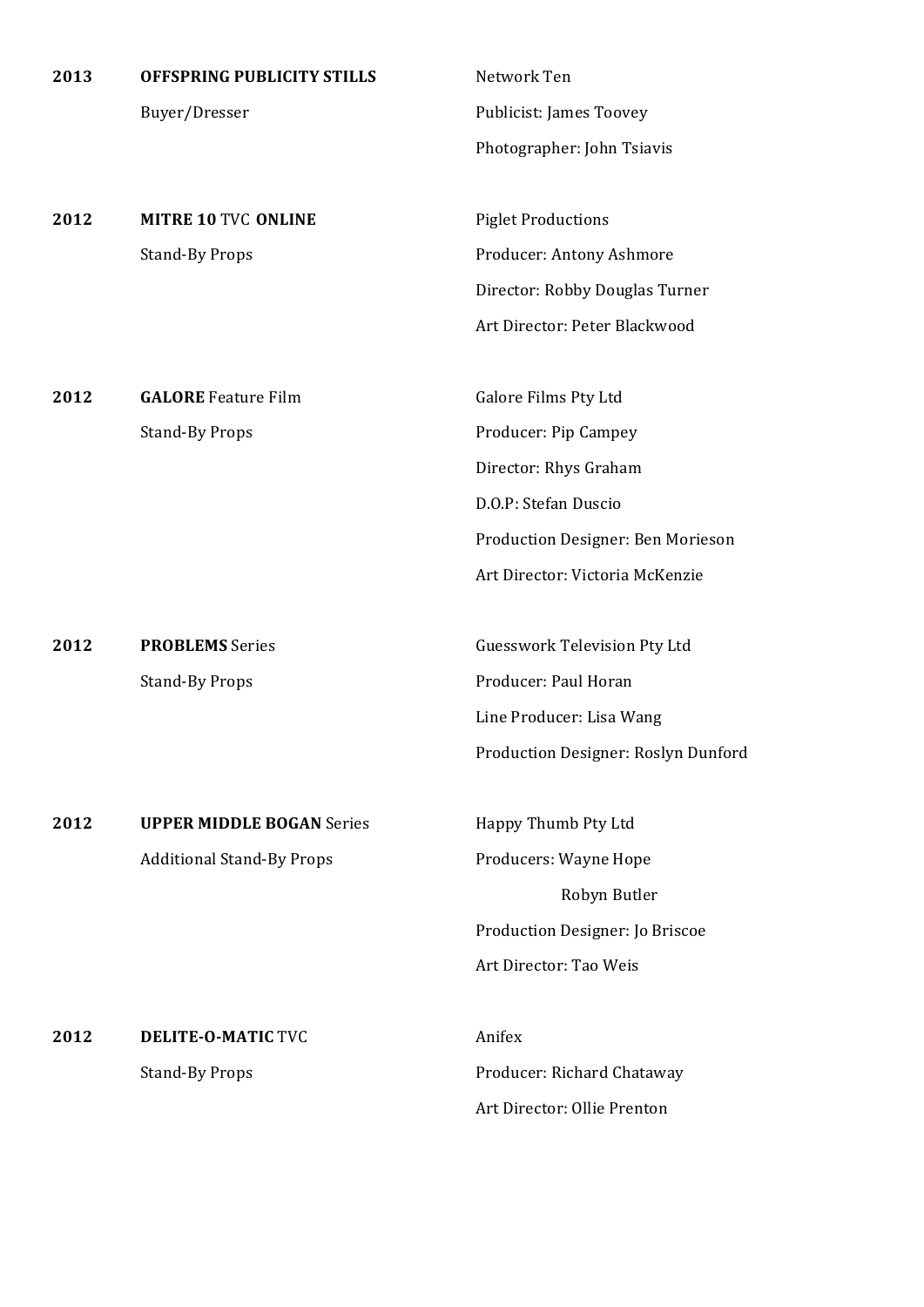| 2012 | <b>MITRE 10 TVC BRAND</b>           | <b>Piglet Productions</b>             |
|------|-------------------------------------|---------------------------------------|
|      | <b>Stand-By Props</b>               | Producer: Antony Ashmore              |
|      |                                     | Director: Robby Douglas Turner        |
|      |                                     | Art Director: Peter Blackwood         |
|      |                                     |                                       |
| 2012 | <b>EVERYBODY DANCE NOW Promo</b>    | Network Ten                           |
|      | Art Director                        | Producer: Julie Cohen                 |
|      | <b>Stand-By Props</b>               | Director: Jane Clancy                 |
|      |                                     | D.O.P: Dan Maxwell                    |
|      |                                     |                                       |
| 2012 | <b>ISELECT TVC MEANS TEST</b>       | Guilty                                |
|      | <b>Stand-By Props</b>               | Producer: Jason Byrne                 |
|      |                                     | Director: Tony Rogers                 |
|      |                                     | Art Director: Peter Blackwood         |
|      |                                     |                                       |
| 2012 | <b>RICOCHET</b> Short Film          | <b>VCA</b>                            |
|      | <b>Stand-By Props</b>               | Producer: Frank Bruzzeze              |
|      |                                     | Director: David Forster               |
|      |                                     | D.O.P: Shelley Farthing-Dawe          |
|      |                                     | Production Designer: Nadia Dusselberg |
|      |                                     |                                       |
| 2012 | <b>OFFICEWORKS TVC LOWEST PRICE</b> | Guilty                                |
|      | <b>Stand-By Props Assistant</b>     | Producer: Jason Byrne                 |
|      |                                     | Director: Tony Rogers                 |
|      |                                     | Art Director: Peter Blackwood         |
|      |                                     |                                       |
| 2012 | <b>HOLDEN TVC RACE FOR SPACE</b>    | <b>Exit Films</b>                     |
|      | <b>Stand-By Props</b>               | Producer: Jane Liscombe               |
|      |                                     | Director: Jolyon Watkins              |
|      |                                     | Art Director: Patrick Bennet          |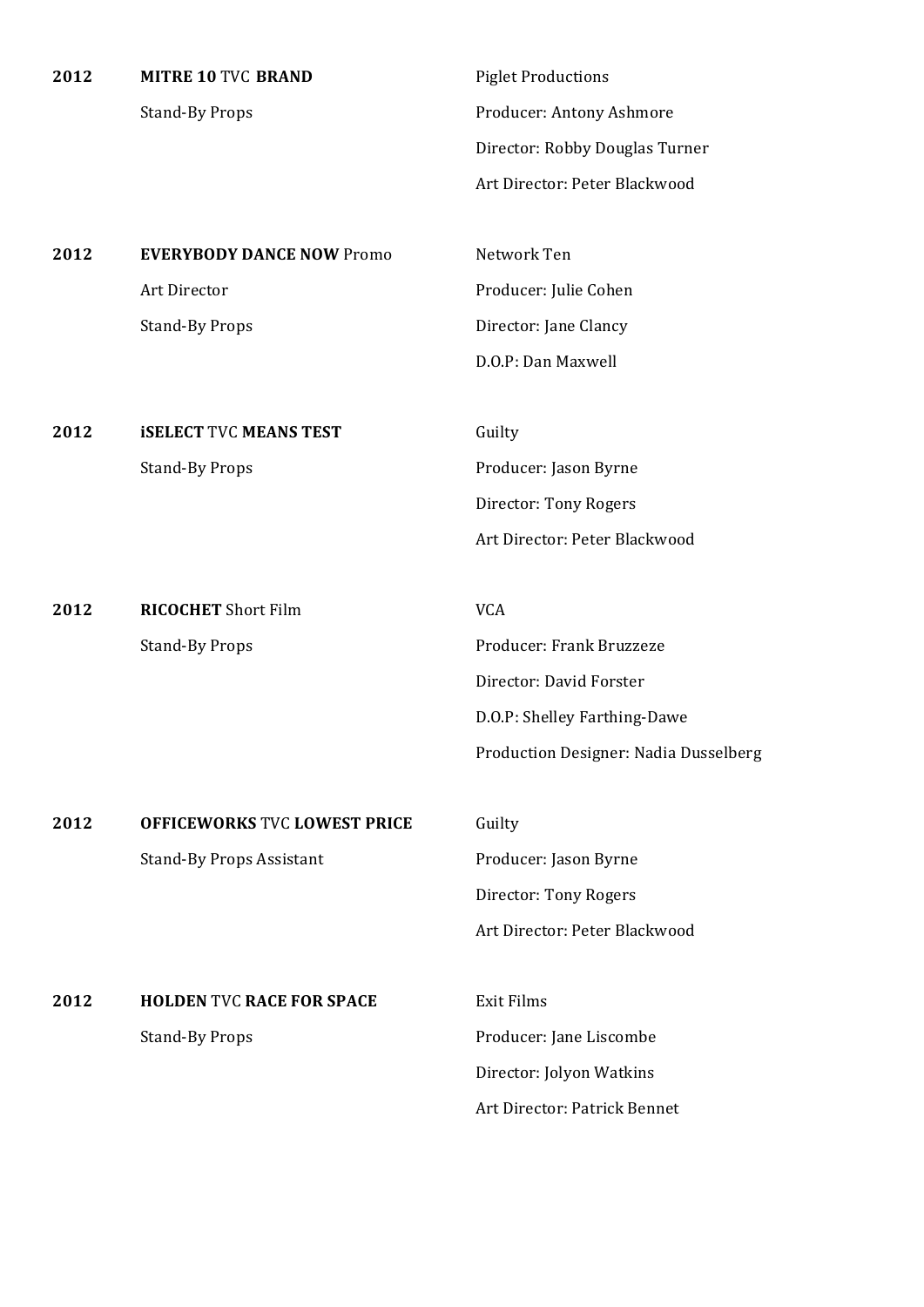| 2012 | <b>BIRDSEYE TVC STEAM FRESH</b> | The Pearl Film Company            |
|------|---------------------------------|-----------------------------------|
|      | <b>Stand-By Props Assistant</b> | Producer: Allison Lockwood        |
|      |                                 | Director: Ben Hodson              |
|      |                                 | Art Director: Patrick Bennet      |
|      |                                 | Stand-By Props: Peter Blackwood   |
|      |                                 |                                   |
| 2012 | THE KINGDOM OF DOUG Short Film  | Cloudberry Films                  |
|      | <b>Stand-By Props</b>           | Producer: Naomi Mulholland        |
|      |                                 | Writer/Director: Victoria Thaine  |
|      |                                 | Art Director: Nadia Dusselberg    |
|      |                                 |                                   |
| 2012 | <b>MRS BIGGS Mini Series</b>    | iTV Studios/December Media        |
|      | <b>Stand-By Props Assistant</b> | Producer: Tony Wright (AUS)       |
|      |                                 | Production Designer: Pat Campbell |
|      |                                 | Art Director: Ben Morieson        |
|      |                                 | Patrick Bennet (On Set)           |

**2012 I, FRANKENSTEIN** Feature Film **I** Frankenstein Productions Art Department Assistant **Producer:** Andrew Mason

**2012 OFFSPRING WEBISODES** Network Ten

Stand-By Props Producer/Director: Andrew Garrick D.O.P: Matt Chuang

Art Director: Brian Edmonds

Production Designer: Michelle McGahey

Stand-By Props: Simon Johnson

**2012 DEAD EUROPE** Feature Film See Saw Films/Porchlight Films Stand-By Props (Melbourne ) Producer: Emile Sherman

 Liz Watts Production Designer: Fiona Crombie Art Director: Renald Cotte Verdy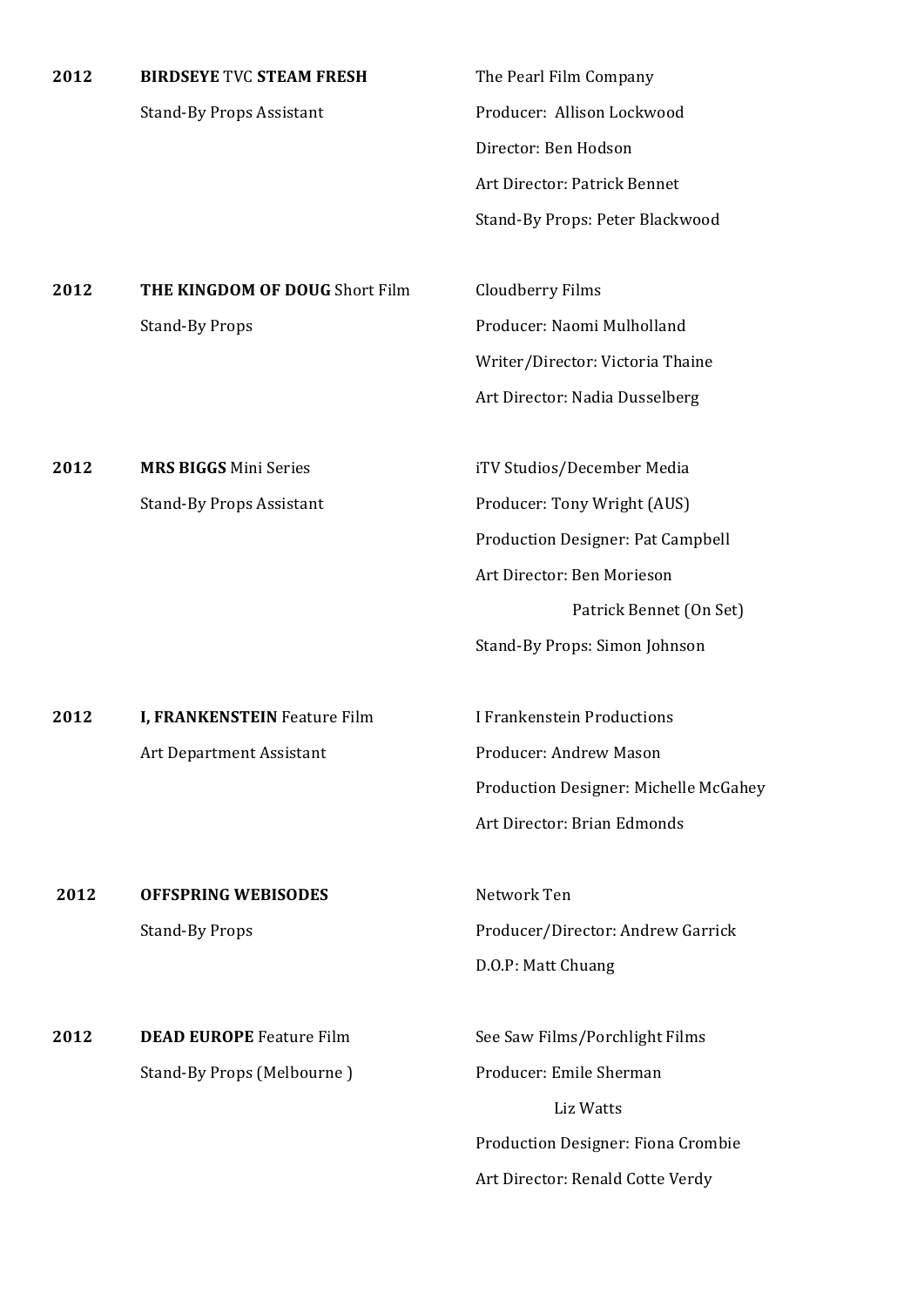| 2012 | OFFSPRING PUBLICITY STILLS                       | Network Ten                              |
|------|--------------------------------------------------|------------------------------------------|
|      | Buyer/Dresser                                    | Publicist: Paula Lucarelli               |
|      |                                                  | Photographer: John Tsiavis               |
|      |                                                  |                                          |
| 2012 | AAMI TVC RHONDA-SUNNIES/MASSAGE                  | Renegade Films                           |
|      | Buyer/Dresser                                    | Producer: Jen Livingston                 |
|      |                                                  | Director: Tony Rogers                    |
|      |                                                  | Art Director: Brian Lang                 |
|      |                                                  |                                          |
| 2012 | <b>JOSHUA</b> Short                              | LateNite Films                           |
|      | <b>Production Designer</b>                       | Producer: Nicholas Colla                 |
|      | <b>Stand-By Props</b>                            | Director: Alistair Marks                 |
| 2012 | <b>OFFSPRING III Series</b>                      | Southern Star                            |
|      | Additional Stand-By Props (2nd Unit)             | Production Designer: Sally Shepherd      |
|      | <b>Additional Set Dresser</b>                    | Art Director: Seth Aitken                |
|      |                                                  |                                          |
| 2011 | <b>CONSPIRACY 365 Series</b>                     | Circa 365                                |
|      | Additional Stand-By Props (2 <sup>nd</sup> Unit) | Production Designer: Tel Stolfo          |
|      |                                                  | Art Director: Anita King                 |
| 2011 | <b>KATH &amp; KIM The Film</b>                   | <b>RTP Film Productions</b>              |
|      | <b>Additional Set Dresser</b>                    | Production Designer: Penny Southgate     |
|      |                                                  | Art Director: Jane Murphy                |
|      |                                                  |                                          |
| 2011 | <b>JACK IRISH Mini Series</b>                    | <b>Essential Media and Entertainment</b> |
|      | <b>Additional Set Dresser</b>                    | Production Designer: Chris Kennedy       |
|      |                                                  | Art Director: Marita Mussett             |
| 2011 | <b>MASTERCHEF IV Series</b>                      | Shine Australia                          |
|      | Stand-By Props (Melbourne)                       | Production Designer: Richard Jensen      |
|      | Assistant Set Dresser (Melbourne)                | Art Director: Luke Anthony               |
|      |                                                  |                                          |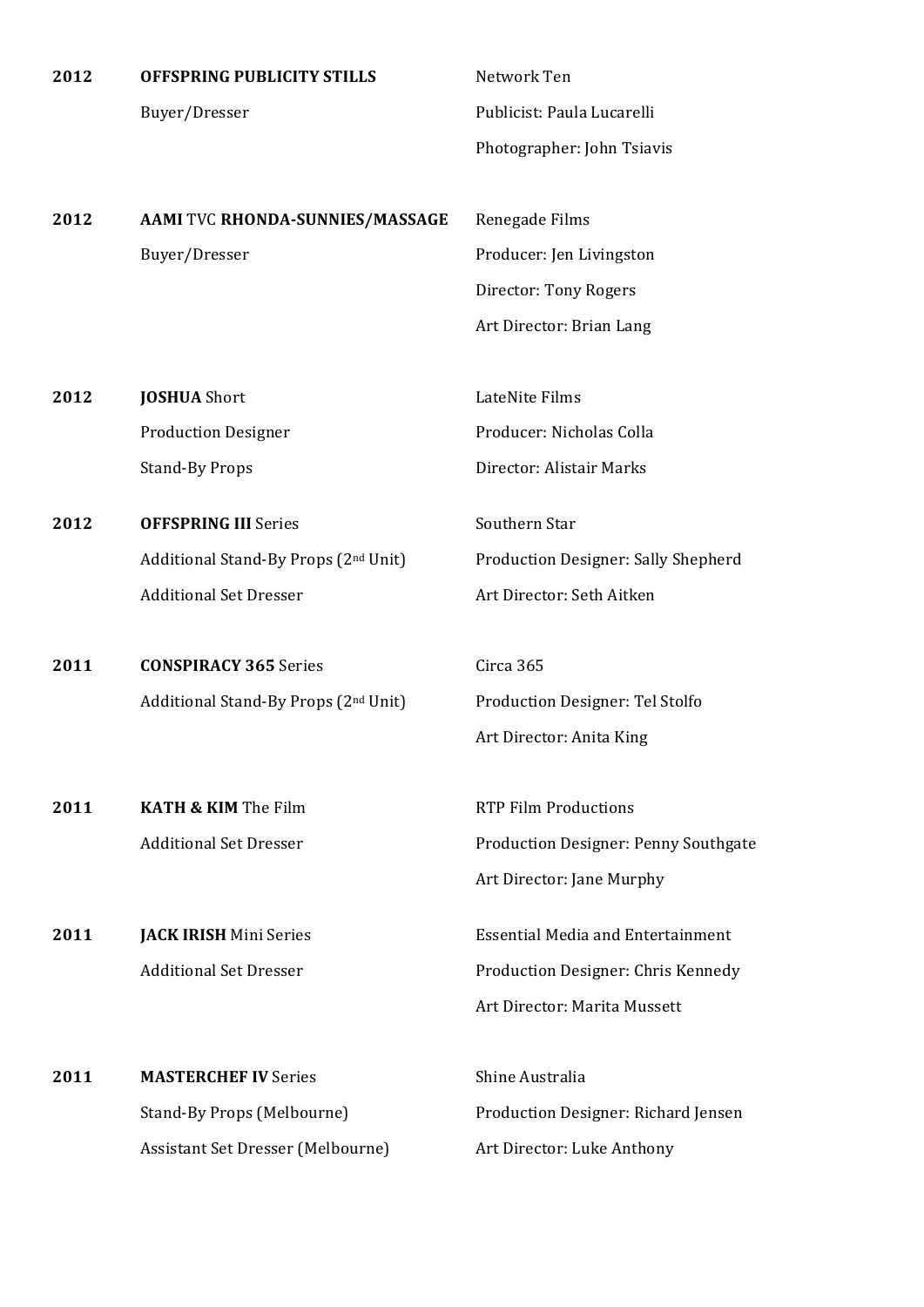**2011 LOWDOWN II** Series **ABC/Lowdown II** 

Stand-By Props **Props** Production Designer: Ben Morieson Art Director: Adele Flere

**2011 BEACONSFIELD** Feature Film Southern Star Stand-By Props Assistant **Production Designer:** John Rhode Stand-By Props (Tasmania) Art Director: Colin Robertson

Stand-By Props: Lachlan Snell

**2011 RUSH IV PUBLICITY STILLS** Network Ten Buyer/Dresser Publicist: James Toovey Photographer: Adam Haddrick

**2011 TANGLE II** Series Southern Star Additional Stand-By Props **Props** Production Designer: Carrie Kennedy Stand-By Props (2<sup>nd</sup> Unit) Art Director: Seth Aitken

**2011 PHONE CALL** Short Film **Daperis Brother's Films** Stand-By Props **Director:** Jared Daperis

Production Designer Written By: Daniel Daperis D.O.P: Leilani Hannah

**2011 RUSH IV** Series Southern Star Additional Stand-By Props Props Production Designer: Sally Shepherd Additional Stand-By Props Assistant Art Director: Tao Weis Additional Set Dresser Stand-By Props: Kirsten O'Loughlin

**2010/11 WINNERS & LOSERS** Series Channel 7

Stand-By Props Assistant **Production Designer: Ben Bangay** Art Director: Simon McCutcheon Stand-By Props: Sandy Grant Peter Keeble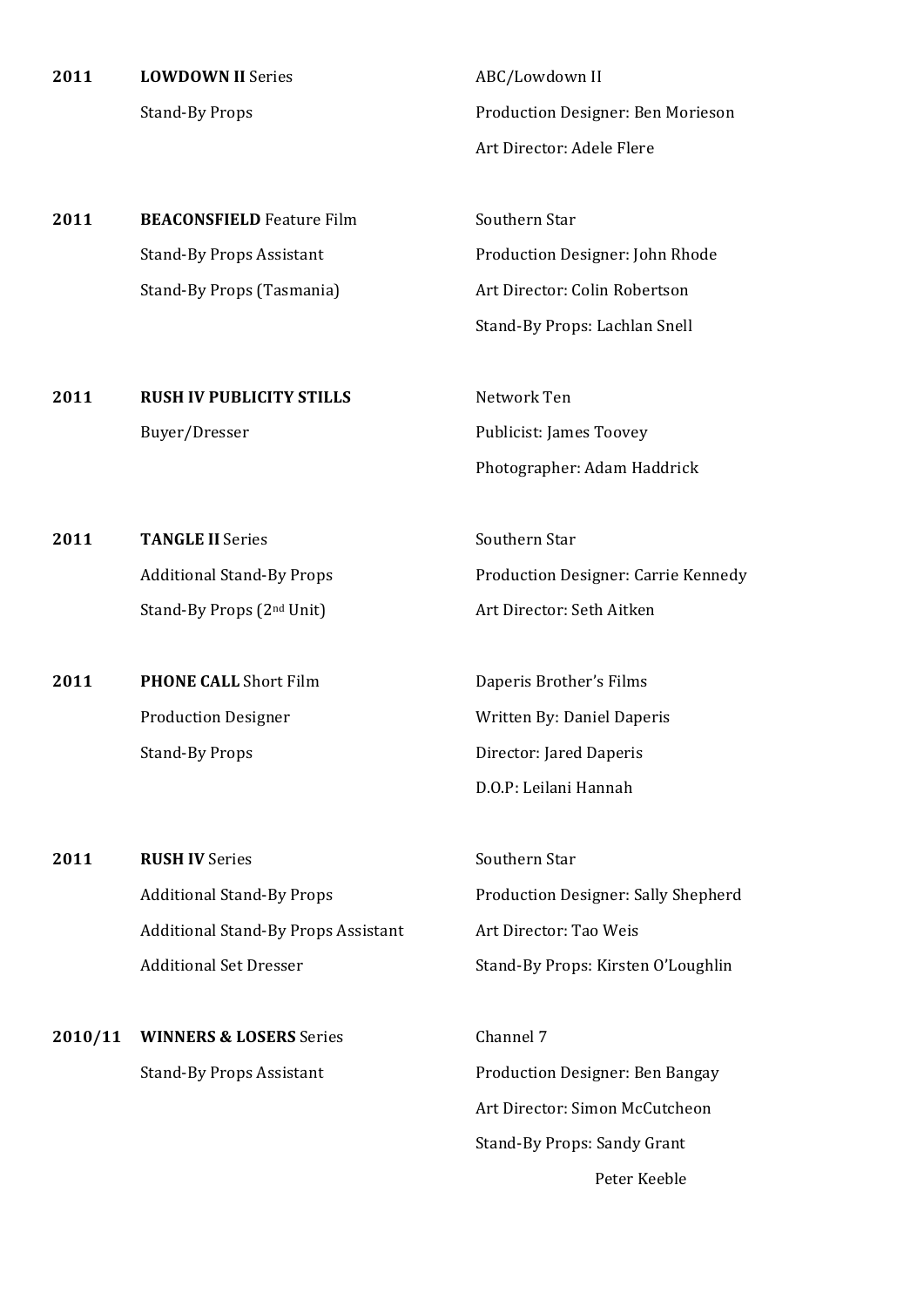| 2010 | <b>RUSH III</b> Series                     | Southern Star                              |
|------|--------------------------------------------|--------------------------------------------|
|      | <b>Additional Stand-By Props</b>           | <b>Production Designer: Sally Shepherd</b> |
|      | <b>Additional Stand-By Props Assistant</b> | Art Director: Tao Weis                     |
|      | <b>Additional Set Dresser</b>              | Stand-By Props: Kirsten O'Loughlin         |

**2010 UNDERBELLY: THE MOVIE FILES** Screenwise Productions Additional Stand-By Props Assistant Art Director: Juliet John

Additional Set Dresser **Production Designer: Patrick Reardon** Stand-By Props: Ben Bauer

**2010 THE KILLER ELITE** Feature Film Ambience Entertainment Additional Swing Gang Theorem 2013 Production Designer: Michelle McGahey Set Decorator: Rolland Pike

**2010 WINNERS & LOSERS** (PILOT) Channel 7 Vehicle Wrangler **Art Director:** Patrick Bennet

**2009/10 ANGRY BOYS** Series ABC/HBO/BBC/Princess Pictures

Stand-By Props Assistant **Production Designer:** Ben Bangay Props Buyer Stand-By Props: Sandy Grant

Stand-By Props Assistant **Production Designer:** Carrie Kennedy Additional Stand-By Props Art Director: Ben Morieson Stand-By Props: David Triscott Kirsten O'Loughlin

**2009** Don't **BE AFRAID OF THE DARK** Film Miramax Films Set Decorating Runner **Production Designer:** Roger Ford

Art Director: Lucinda Thomson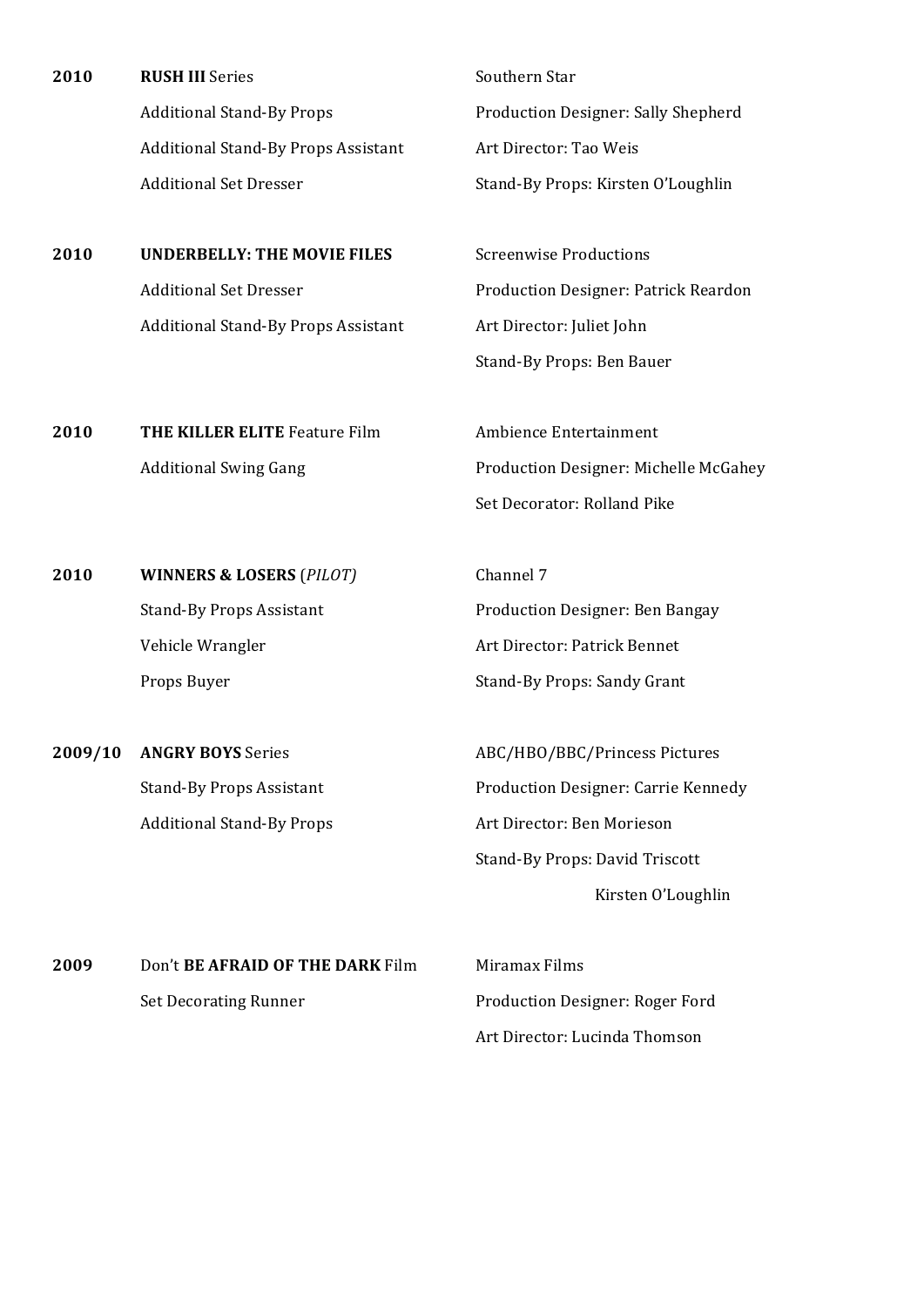**2009 PETER MAC TVC FLOWERS** Exit Films

Stand-By Props **Director:** Ben Hodson Producer: Jane Liscombe Art Director: Patrick Bennet

**2009 COLES** TVC **CAROUSEL** 8 Commercials Stand-By Props Director: Paul Goldman

Producer: Annie Schutt Art Director: Patrick Bennet

**2009 CITY HOMICIDE** Series Southern Star Additional Stand-By Props Producer: Mary Anne Carol Additional Stand-By Props Assistant Art Director: Kate Saunders

**2009 <b>COLES** TVC **MOVIES** 8 Commercials Stand-By Props Assistant Director: Paul Goldman

Art Director: Patrick Bennet Stand-By Props: Hugh Richards

Stand-By Props: Lachlan Snell

**2009 MASTERCHEF I** Series Fremantle Media Stand-By Props (Melbourne) Art Director: Ben Walker

**2008 THE PACIFIC** Series HBO/First Division Productions Props Runner **Producers:** Tom Hanks Additional Stand-By Props Assistant **Stand-By Props** Assistant Steven Spielberg

Stand-By Props: Lachlan Snell Adrienne Ogle

**2008 TALK TO ME** Short **COME Open** Family

Stand-By Props/Mentor Youth Outreach Project Sam Johnson/Daniel Scharf